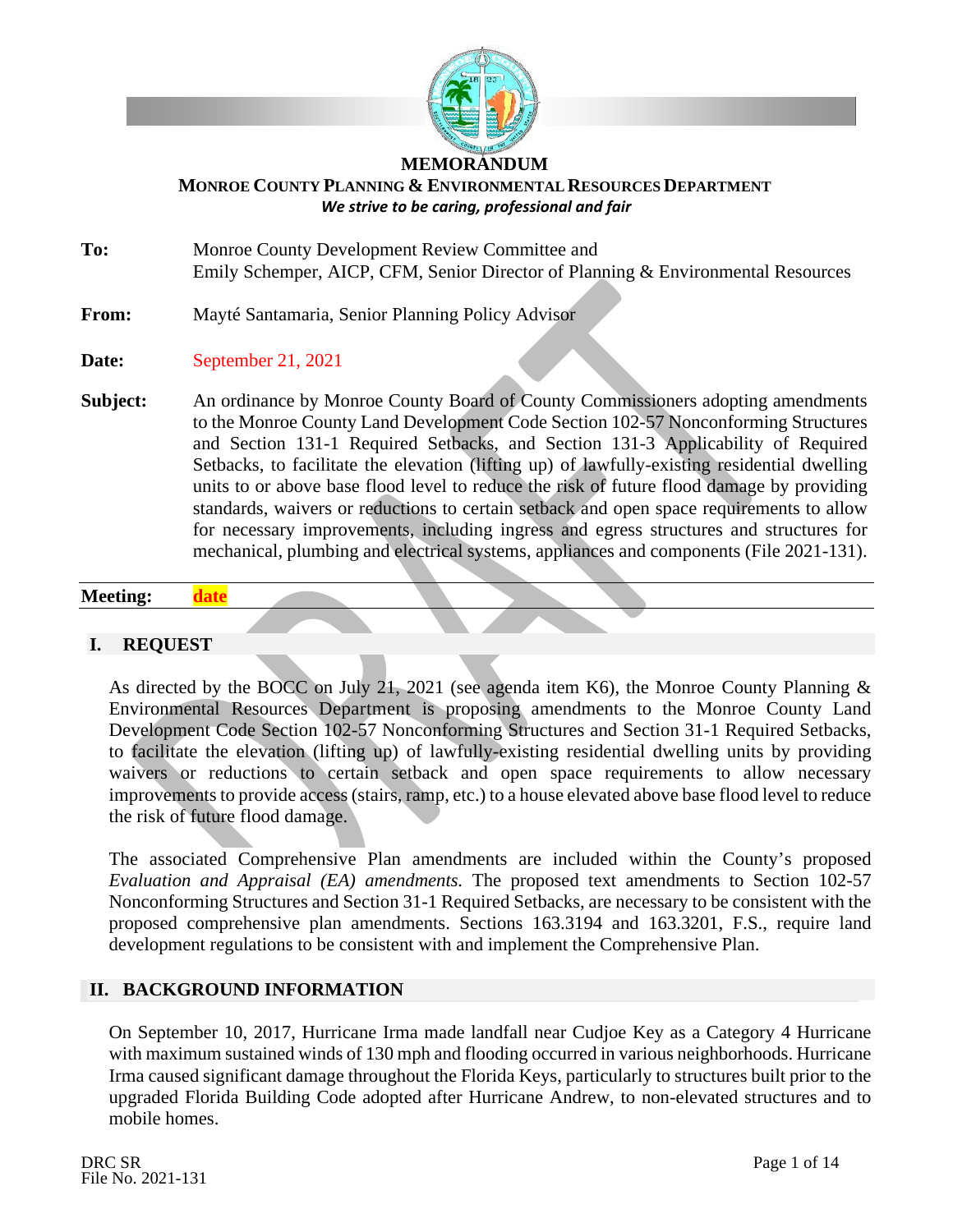To provide additional protection to residents that reside in mobile homes in flood hazard areas, reduce the repeated impacts by flooding, and enhance public health, safety and welfare, the County already adopted an amendment to eliminate the ability for a mobile home to be placed at an elevation below base flood elevation.

Further, the County has embarked on proactively assisting property owners with voluntary elevations through FEMA funded grant programs. In order to encourage participation in proactive flood mitigation projects, such as elevations, staff recommended to the BOCC to consider allowing owners to elevate their homes, in place (within the existing footprint of the house), without the need for variances to setbacks, etc. If a house was built before current code requirements for setbacks and open space, it is possible the house location on a site is currently nonconforming, and the current code requires that structures undergoing substantial improvement, where work equals or exceeds 50 percent of the structure's market value, be fully rebuilt to the current code (come into compliance with current requirements).

Additional amendments are needed to provide allowances within certain setback and open space requirements, to allow elevations and eliminate impediments to elevating lawfully-existing residential dwelling units, not including mobile homes, above base flood level to reduce future flood damage. This is particularly important, in light of the impacts of Hurricane Irma, the County's better understanding of the flood risks associated with structures below base flood elevation, the opportunity for property owners to reduce their insurance premiums by elevating homes, and the County's ongoing participation in numerous recovery, post disaster and resiliency programs. Further, as the County begins elevating roadways and improving drainage in low lying neighborhoods, it is important to encourage private property owners to elevate their homes.

Property owners may self-fund improvements to their homes to elevate above base flood levels and there may be additional funding opportunities with the County participating in several grant programs to provide for the mitigation of flood risks, such as:

- FEMA Hazard Mitigation Grant Program (HMGP) for mitigation measures
- Flood Mitigation Assistance (FMA) Grant Program to reduce or eliminate the long-term risk of flood damage
- Rebuild Florida Program to demo, repair, reconstruct and elevate primary homes

Considering these programs, and the County's current effort to utilize the FEMA Flood Mitigation Assistance (FMA) Grant Program (typically federal funding is available for up to 75 percent of the eligible activity costs) and similar funding opportunities, the County is taking steps to further facilitate reducing the risk of future damage, hardship, loss, or flood damage within the community.

\_\_\_\_\_\_\_\_\_\_\_\_\_\_\_\_\_\_\_\_\_\_\_\_\_\_\_

Additionally, Monroe County Planning & Environmental Resources Department is proposing *Evaluation and Appraisal (EA) amendments* to the 2030 Comprehensive Plan to update the comprehensive plan to reflect changes in statutory and rule requirements; to update deadlines within the comprehensive plan, to eliminate accomplished or obsolete provisions, to make corrections to text and eliminate grammatical errors; and to amend provisions to reflect changes in local conditions and recent data, trends, issues and challenges.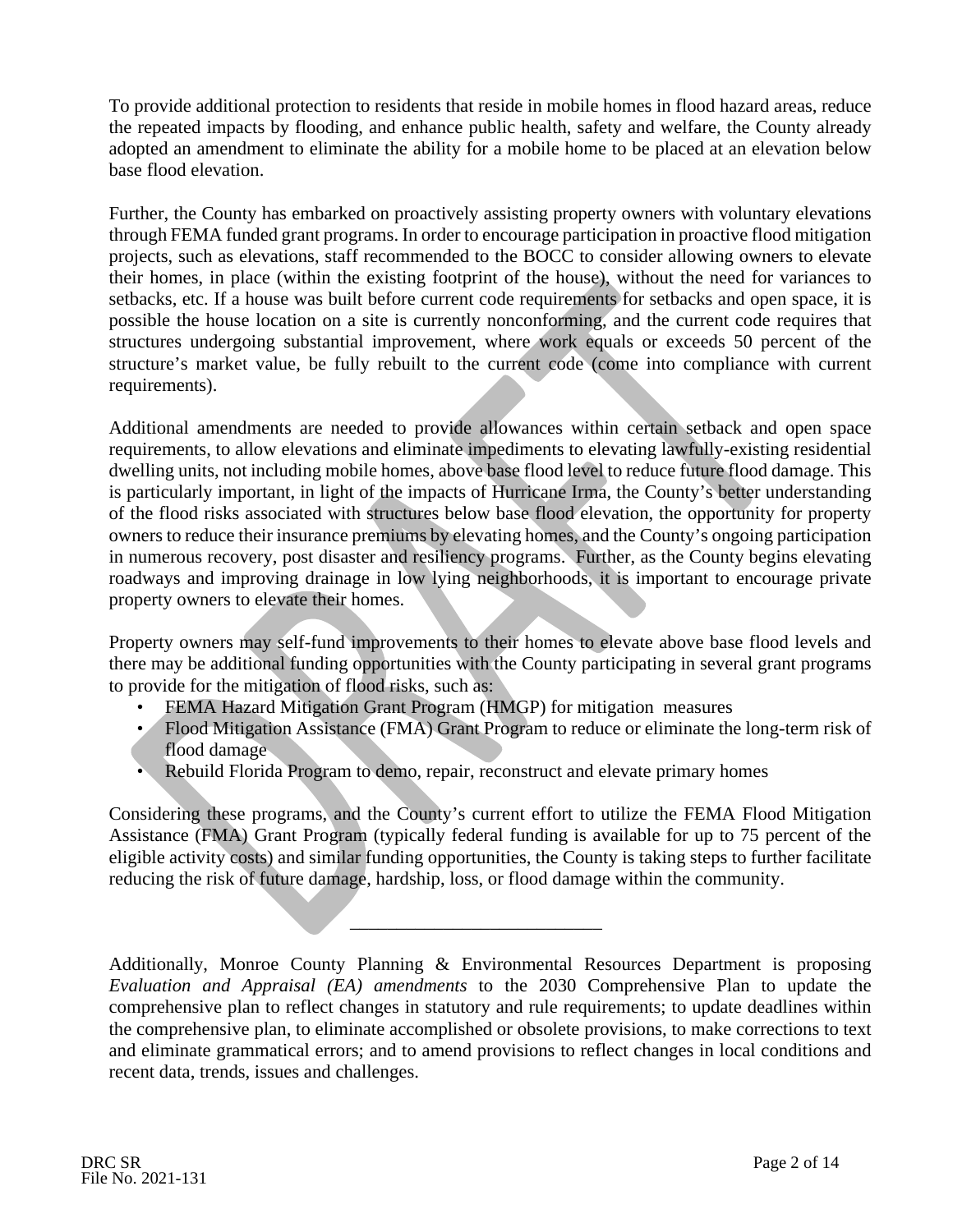The proposed *Evaluation and Appraisal (EA) amendments* include Comprehensive Plan policies to facilitate the elevation (lifting up) of lawfully-existing residential dwelling units by waiving or reducing certain setback and open space requirements, to allow necessary improvements to provide access (stairs, ramp, etc.) to a house elevated above base flood level to reduce the risk of future flood damage. These changes were directed by the BOCC on July 21, 2021 to help with rebuilding after storm and to utilize federal and state grant funding opportunities (see agenda item K6).

Staff is proposing a corresponding amendment to the Comprehensive Plan within its required *Evaluation and Appraisal (EA) amendments*. *The subject of this staff report is the proposed amendment to the Land Development Code.* 

 $\overline{\phantom{a}}$  , where  $\overline{\phantom{a}}$ 

\_\_\_\_\_\_\_\_\_\_\_\_\_\_\_\_\_\_\_\_\_\_\_\_\_\_\_

## **Community Meeting and Public Participation**

In accordance with LDC Section 102-159(b)(3), a Community Meeting was held on October 14, 2021, to provide for public input. There was \_\_\_ public in attendance.

### **Development Review Committee and Public Input**

The Development Review Committee considered the proposed amendment at a regular meeting on and received public input.

## **Planning Commission and Public Input**

The Planning Commission considered the proposed amendment at a regular meeting on\_\_\_\_\_\_\_\_\_\_\_\_\_\_\_\_, provided for public input and recommended

## **III. PROPOSED LAND DEVELOPMENT CODE TEXT AMENDMENTS**

The proposed text is shown as follows: additions are in <u>underlined</u>, deletions are stricken through.

## **Sec. 102-57. Nonconforming Structures.**

- (a) **Authority to continue.** A nonconforming structure devoted to a use permitted in the land use (zoning) district in which it is located, or devoted to a nonconforming use with authority to continue pursuant to Section 102-56, may be continued in accordance with the provisions of this section.
- (b) **Ordinary repair and maintenance.** Normal maintenance and repair of nonconforming structures registered in accordance with section 102-55 may be performed.
- (c) **Enlargements, expansions, and extensions.** Lawful nonconforming structures that are used in a manner conforming to the provisions of this Land Development Code and the Comprehensive Plan may be enlarged, expanded, or extended, provided that:
	- (1) The improvement does not constitute a substantial improvement;
	- (2) A nonconforming use is not located in the nonconforming structure; and
	- (3) The nonconformity is not further violated.
- (d) **Relocation.** A nonconforming structure, other than a historic structure listed on the National Register of Historic Places, the Florida Inventory of Historic Places, and/or designated as historic by the BOCC, shall not be moved unless it thereafter shall conform to the regulations of the land use (zoning) district in which it is relocated.
- (e) **Termination, Damage or Destruction and Retrofits.**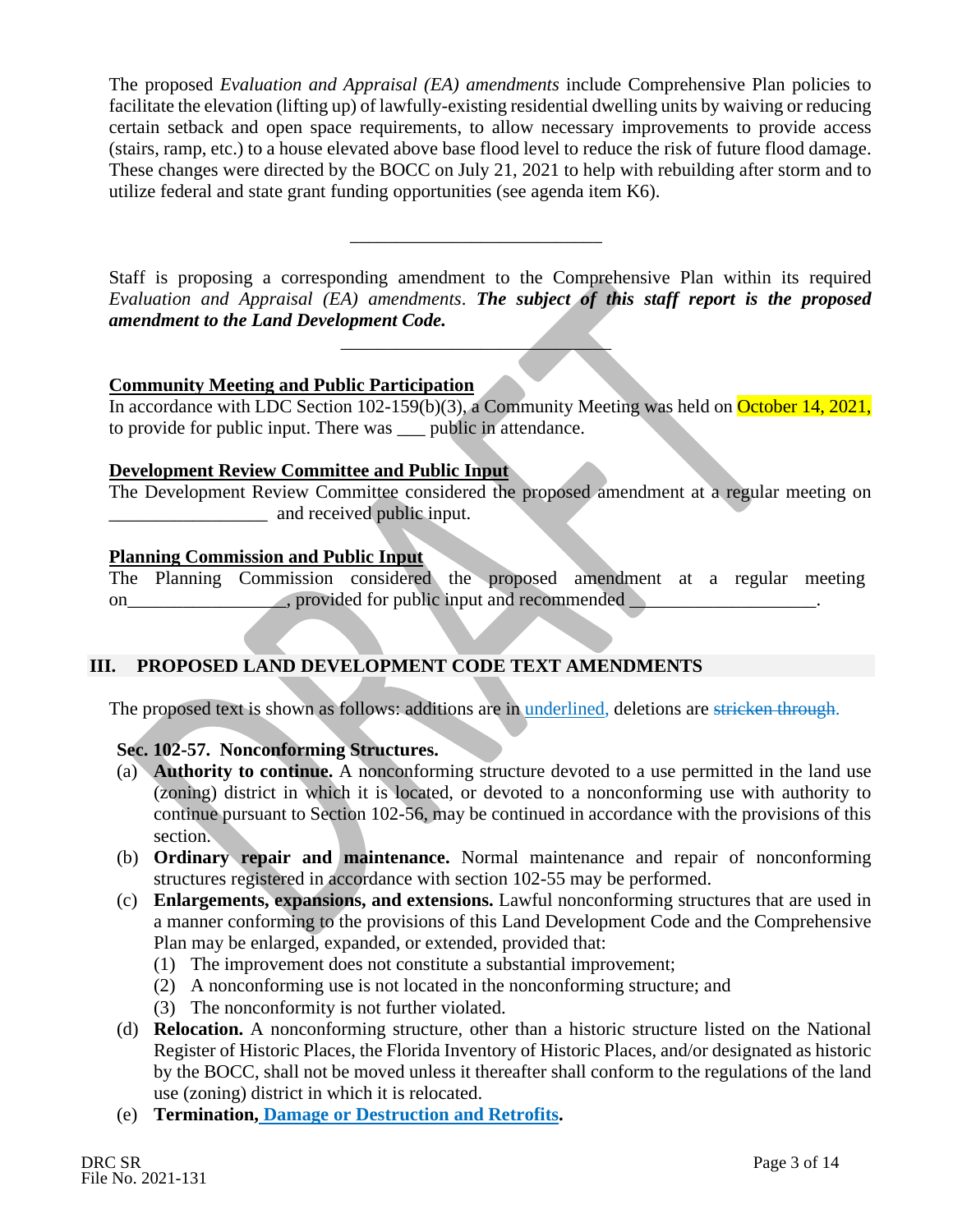- (1) *Abandonment.* Where a nonconforming structure is voluntarily abandoned for 18 consecutive months, then such structure shall be demolished, removed or converted to a conforming structure.
- (2) *Damage or destruction.*
	- a. A nonconforming structure that is damaged or destroyed to the extent of less than 50 percent of the fair market value of such structure may be restored as of right if a building permit for reconstruction is issued within six months of the date of the damage (such damage or destruction may be voluntarily or due to natural phenomena whose effects could not be prevented by the exercise of reasonable care and foresight).
	- b. Except as provided in section 135-5, chapter 122 in regard to mobile homes, and section 130-163, any nonconforming structure that is damaged or destroyed so as to require substantial improvement may be repaired or restored only if the structure conforms to the provisions of the land use (zoning) district in which it is located. Fair market value shall be determined by reference to the official tax assessment rolls for that year or by an appraisal by a qualified independent appraiser. The extent of damage or destruction shall be determined by the building official, in consultation with the Planning Director, by comparing the estimated cost of repairs or restoration with the fair market value.
	- c. Substantial improvement or reconstruction of nonconforming single-family dwelling unitsresidences shall comply with all applicable setback and open space provisions of this Land Development Code set forth in chapters 130 and 131 except where strict compliance would result in a reduction in lot coverage as compared to the predestruction footprint of the dwelling unithouse. In such cases, the previously approved open space ratio shall be applied; and the maximum shoreline setback shall be maintained and in no event shall the shoreline setback be less than ten (10) feet from mean high water.
- (3) *Elevation Retrofits.* To further recovery, post disaster and resiliency, as provided in Policy 101.9.4, a lawfully-existing residential dwelling unit, not including mobile homes, may be retrofitted to elevate the structure above base flood level to reduce flood damage, pursuant to:
	- a. The lawfully-existing dwelling unit may maintain its existing setbacks and open space, even if nonconforming, provided the structure is elevated within the original (existing) footprint of the structure.
	- b. Setbacks and open space requirements are waived to allow necessary improvements to a dwelling unit being retrofitted by elevating the unit to meet or exceed flood levels. The necessary improvements are limited to ingress/egress structures (stairs, ramps, landings, elevators, etc.). The waiver provided shall be the minimum necessary to provide access to the structure that is in compliance with fire code requirements.
	- c. Side and rear setback requirements are waived to allow accessory elevated platforms above base flood for equipment (mechanical, plumbing and electrical systems, appliances and components) situated at least two (2) feet from the side yard property line or at least five (5) feet from the rear yard property line. In no event shall the total combined area of all accessory structures occupy more than 80 percent (80%) of the required side yard setback area or 60 percent (60%) of the required rear yard setback area.
	- d. Maximum shoreline setbacks are to be maintained and, in no event shall a shoreline setback be less than ten (10) feet from mean high water.
	- e. The improvements shall be constructed to avoid off-site discharge of stormwater from the subject parcel, in accordance with Section 114-3 of the Monroe County Land Development Code.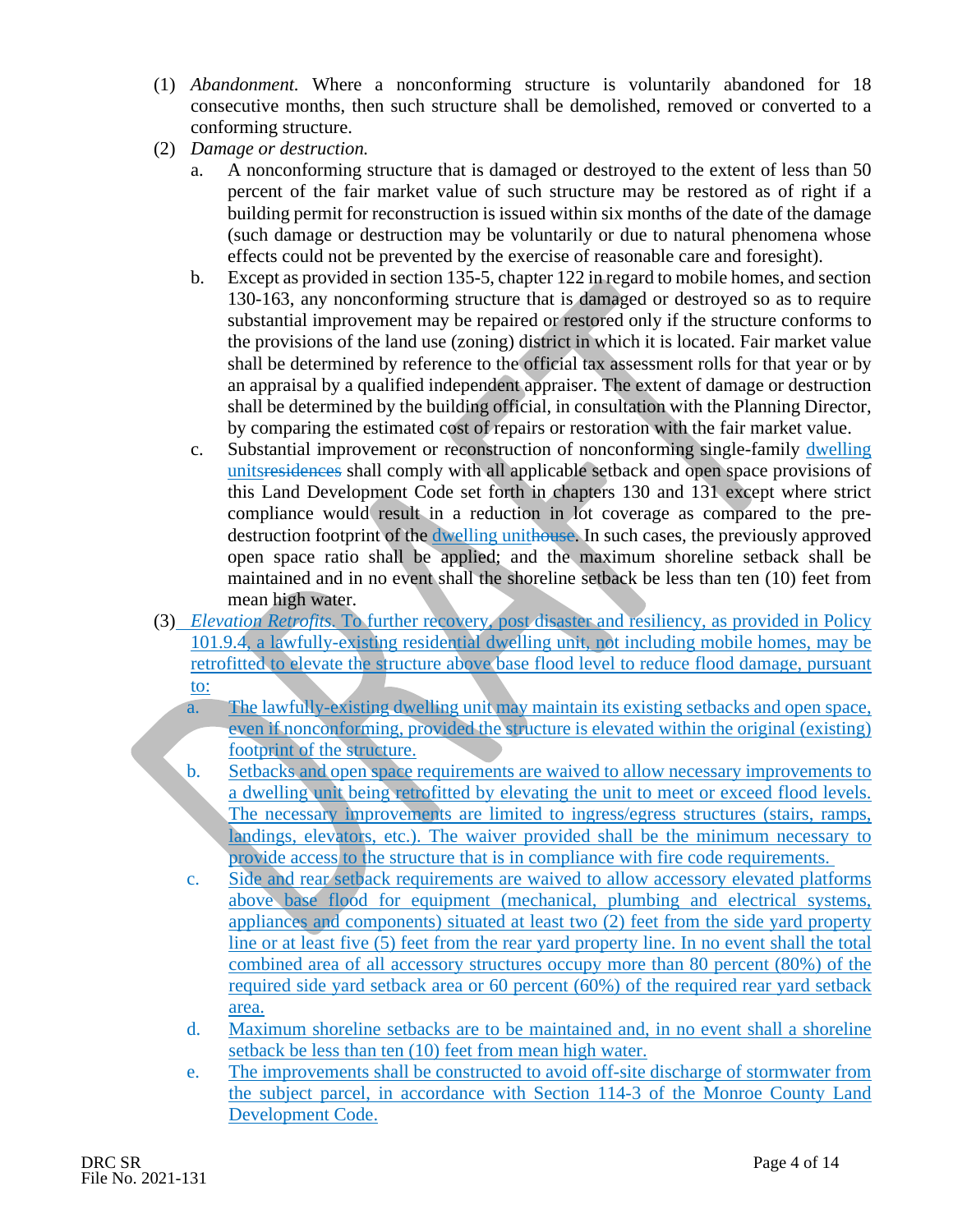- f. This Policy does not waive any required minimum vegetated setbacks adjacent to wetlands (see Policy 203.1.2 and Policy 204.2.5) and does not authorize any encroachments to a conservation easement.
- g. This Policy does not restrict a property owner from proposing other additions or improvements to the elevated house, as long as the additions, enlargements, expansions, and extensions do not create a nonconformity or cause a further violation to an existing nonconformity.
- (4) *Amortization.* Any nonconforming structure may be subject to compulsory termination when it is found detrimental to the conservation of the value of surrounding land and improvements, and therefore is tending to deteriorate or blight the neighborhood. In ordering the compulsory termination of a nonconforming structure, the BOCC will establish a definite and reasonable amortization period during which the nonconforming structure may continue while the investment value decrement resulting from termination is amortized. Determination of the amount to be amortized shall be based on the value and condition of the land and improvements for the nonconforming structure less their value and condition for a conforming structure, and such other reasonable costs as the termination may cause. The rate of amortization shall be in accordance with reasonable economic practice.
- (f) **Water-dependent and water-related commercial nonconforming structures.** Lawfully established water-dependent and water-related nonresidential structures which are identified as a source of economic sustainability within a Livable CommuniKeys Plan may be permitted to be rebuilt even if 100 percent destroyed provided that they are rebuilt to preexisting use and registered in accordance with section 102-55. Development shall be brought into compliance to the maximum extent practicable, as determined by the Planning Director.

## **Sec. 131-1. Required Setbacks.**

(a) Unless otherwise allowed for in this Land Development Code, no structure or land shall be developed, used or occupied except in accordance with the bulk regulations set out in the following table.

| <b>Land Use District/Land Use</b>                                                                                                             | <b>Primary</b><br><b>Front Yard</b><br>$({\bf ft.})$ *** | <b>Secondary</b><br><b>Front Yard</b><br>$(ft.)$ *** | <b>Primary</b><br><b>Side Yard</b><br>$({\bf ft.})$ *** | <b>Secondary</b><br><b>Side Yard</b><br>$(ft.)$ *** | <b>Rear Yard</b><br>$({\bf ft.})$ *** |
|-----------------------------------------------------------------------------------------------------------------------------------------------|----------------------------------------------------------|------------------------------------------------------|---------------------------------------------------------|-----------------------------------------------------|---------------------------------------|
| Airport (AD)                                                                                                                                  | 25                                                       | 25                                                   | 10                                                      | 10                                                  | 25                                    |
| Commercial 1 (C1)                                                                                                                             | 25                                                       | 15                                                   | 10                                                      | 5                                                   | 10                                    |
| Commercial 2 (C2)                                                                                                                             | 15                                                       | 15                                                   | 10                                                      | 5                                                   | 10                                    |
| Commercial<br>$(CFA)$ ,<br>Fishing<br>Area<br>Fishing<br>Commercial<br>Special<br>District<br>(CFSD), and Commercial Fishing Village<br>(CFV) | 25                                                       | 15                                                   | 10                                                      | 5                                                   | 20                                    |
| Conservation (C)                                                                                                                              | 25                                                       | 15                                                   | 10                                                      | 5                                                   | 20                                    |
| Destination Resort (DR)                                                                                                                       | 50                                                       | 25                                                   | 20                                                      | 15                                                  | 30                                    |
| Improved Subdivision (IS)                                                                                                                     | 25                                                       | 15                                                   | 10                                                      | 5                                                   | 20                                    |
| Industrial (I)                                                                                                                                | 25                                                       | 15                                                   | 10                                                      | 5                                                   | 25                                    |
| Mainland Native (MN)                                                                                                                          | 25                                                       | 25                                                   | 10                                                      | 5                                                   | 20                                    |
| Maritime Industries (MI)                                                                                                                      | 25                                                       | 25                                                   | 10                                                      | 5                                                   | 25                                    |
| Military Facilities (MF)                                                                                                                      | 25                                                       | 15                                                   | 10                                                      | 5                                                   | 20                                    |
| Mixed Use (MU)                                                                                                                                | 15                                                       | 15                                                   | 10                                                      | 5                                                   | 10                                    |
| Native Area (NA)                                                                                                                              | 25                                                       | 15                                                   | 10                                                      | 5                                                   | 20                                    |
| Offshore Island (OS)                                                                                                                          | 25                                                       | 15                                                   | 10                                                      | 5                                                   | 20                                    |
| Park and Refuge (PR)                                                                                                                          | 25                                                       | 15                                                   | 10                                                      | 10                                                  | 10                                    |
| Recreational Vehicle (RV)*                                                                                                                    | 25                                                       | 15                                                   | 10                                                      | 5                                                   | 10                                    |
| Sparsely Settled (SS)                                                                                                                         | 25                                                       | 15                                                   | 10                                                      | 5                                                   | 10                                    |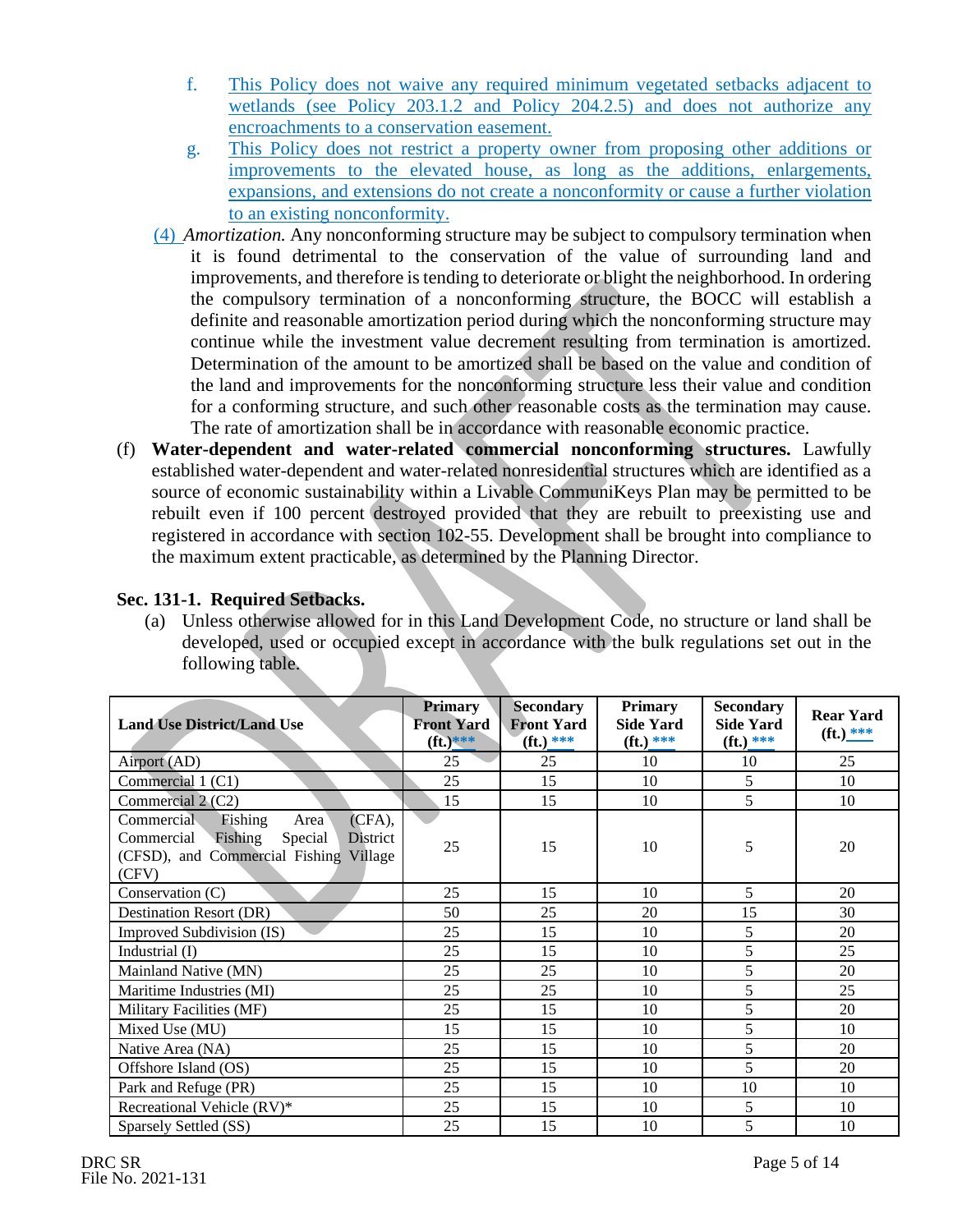| 25                                                                                                                          | 15 | 10 | 5  | 10 |
|-----------------------------------------------------------------------------------------------------------------------------|----|----|----|----|
| 25                                                                                                                          | 15 | 10 | 5  | 10 |
| 25                                                                                                                          | 15 | 10 | 5  | 10 |
| 15                                                                                                                          | 15 | 10 | 5  | 10 |
| 15                                                                                                                          | 15 | 10 | 5  | 10 |
|                                                                                                                             |    |    |    |    |
| 10                                                                                                                          | 10 |    | 5  | 10 |
| 10                                                                                                                          | 10 | 10 | 5  | 10 |
|                                                                                                                             |    |    |    | 10 |
|                                                                                                                             |    |    |    |    |
| *For RV parks within the RV Land Use District, the RV setback requirements shall apply to the district/RV park boundaries   |    |    |    |    |
| and not to the interior RV spaces.                                                                                          |    |    |    |    |
| ** For mobile home parks within the URM and URM-L Land Use Districts, the setback requirements shall apply to the           |    |    |    |    |
| district/mobile home park boundaries and not to the interior mobile home spaces.                                            |    |    |    |    |
| ***Notwithstanding the required setbacks, retrofitting a lawfully existing residential dwelling unit, not including mobile  |    |    |    |    |
| homes, to elevate the unit above base flood level to reduce flood damage may encroach the required setbacks, as provided in |    |    |    |    |
| Policies 101.5.34 and 101.9.4 and Sections 102-57 and 131-3.                                                                |    |    |    |    |
|                                                                                                                             | 10 | 10 | 10 | 10 |

(b) Applicability of required setbacks.



<u>APPLICABILITY OF</u><br>REQUIRED SETBACKS

## **Sec. 131-3. Applicability of Required Setbacks.**

- (a) **Bufferyards.** When a bufferyard is required under the provisions of Chapter 114, Article V, compliance with the bufferyard provisions along a property line shall relieve the necessity of complying with the setback provisions along the same property line if the width of the bufferyard is greater than the applicable setback requirement set forth in Section 131-1.
- (b) **Shoreline setbacks.** All development shall be set back from shorelines as required in Section 118-12. Docking and mooring facilities within the shoreline setback shall be set back from side property lines in accordance with Section 118-12. The side yard setback does not apply to a utility pole, utility rack, seawall, fence, retaining wall, or marginal dock.
- (c) **Front yard setbacks.** A front yard is a required setback on a parcel of land that is located along the full length of the front property line of the parcel, is generally the property frontage to which development on the parcel is oriented and is generally adjacent a road. On parcels fronting more than one road, such as corner lots and double frontage parcels, each yard along a road shall be a front yard. The front yard setback does not apply to a utility pole or utility rack.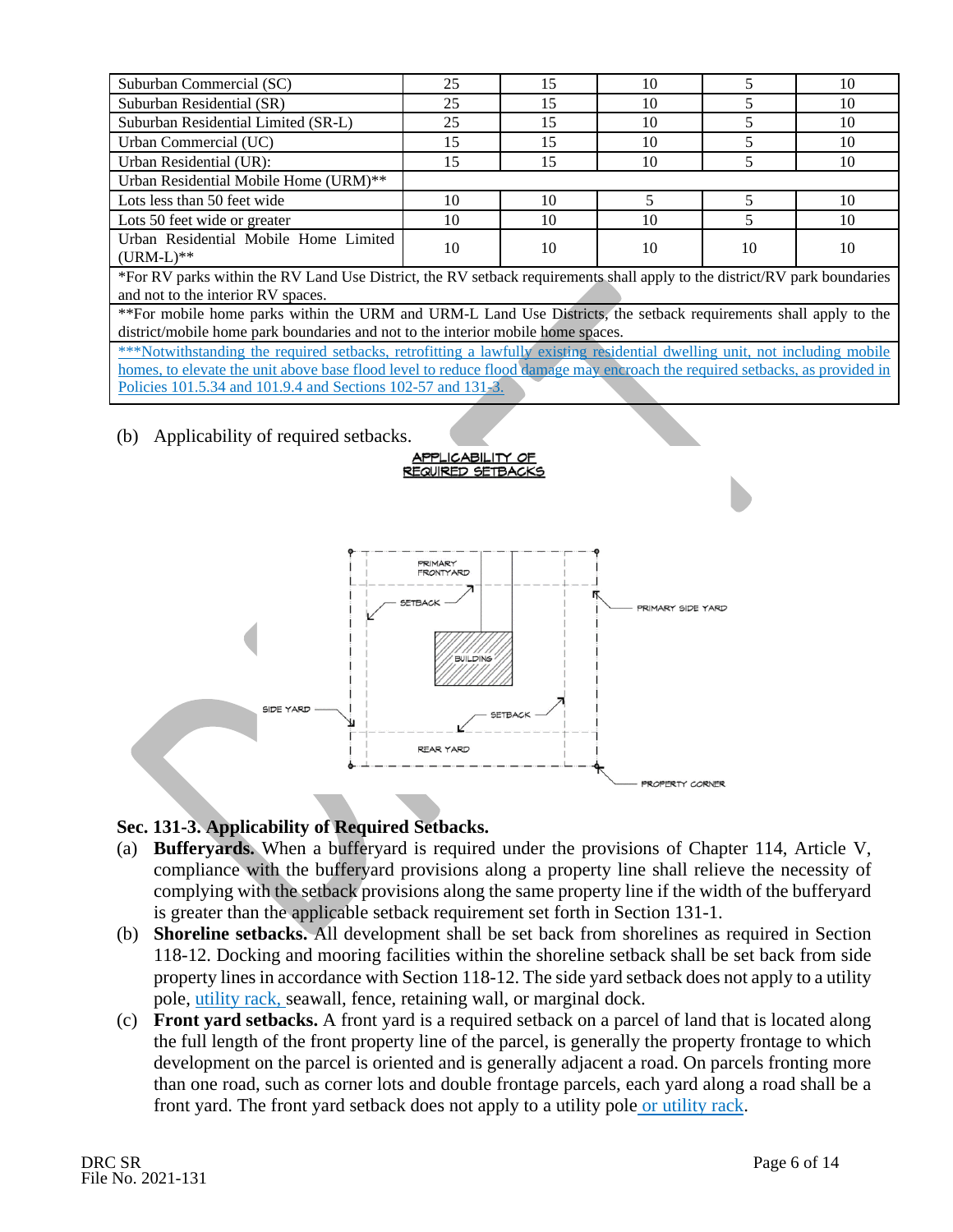- (1) *Single frontage parcels.* For a parcel that has only a single road frontage, the primary front yard requirement set forth in Section 131-1 shall be applied.
- (2) *Double frontage parcels.* For a parcel that has road frontage along two or more roads, the primary front yard requirement set forth in Section 131-1 shall generally be applied to the front yard to which development on the parcel is oriented. The secondary front yard requirement set forth in Section 131-1 shall be applied to the remaining front yard(s). For parcels located within the median of U.S. Highway 1, the primary front yard requirements shall be applied to both front yards situated along the highway right-of-ways.
- (3) *Accessory driveways and walkways.* Accessory structures, limited to driveways and walkways, may be permitted within a required front yard setback provided they do not exceed six (6) inches in height as measured from grade. In no event shall the total combined area of all accessory structures occupy more than 60 percent of the required front yard setback area.
- (4) *Off-street parking on residentially developed parcels.* Any required off-street parking spaces may be located on an accessory driveway within the front yard setback on a parcel developed exclusively with a residential use. Any vehicle utilizing such an off-street parking space shall be properly licensed and operable.
- (5) *Signs, fences and landscaping.* Signs as permitted in Chapter 142, fences as permitted in Chapter 114 and landscaping may be permitted in a required front yard setback.
- (6) *Ingress and Egress for lawfully established residential dwelling units retrofitted to elevate the structure above base flood level.* Retrofitting a lawfully existing residential dwelling unit, not including mobile homes, to elevate the unit above base flood level to reduce flood damage may encroach the front yard requirement set forth in Section 131-1 to allow necessary improvements to access the dwelling unit. The necessary improvements are limited to ingress/egress structures (stairs, ramps, landings, elevators, etc.). The waiver provided shall be the minimum necessary to provide access to the structure that is in compliance with fire code requirements.
- (d) **Side yard setbacks.** A side yard is a required setback on a parcel of land that is located along the full length of the side property line and is generally between the front and rear property lines. The side yard setback does not apply to a utility pole, utility rack, seawall, fence, retaining wall, or marginal dock.
	- (1) *Side yard requirements (excluding four-sided platted corner lots).* With the exception of four-sided platted corner lots, the primary side yard requirement set forth in Section 131-1 shall be applied to one side yard. The secondary side yard requirement set forth in Section 131-1 shall be applied to any remaining side yards.
	- (2) *Side yard requirements for four-sided platted corner lots.* On a platted corner lot with only four sides, there shall be a primary front yard, secondary front yard, rear yard, and a single side yard. For such lots, there shall be no primary side yard setback requirement, and the single side yard shall be subject to the secondary side yard setback requirement set forth in Section 131-1.
	- (3) *Accessory driveways, walkways, patios and decking on residentially developed parcels.* Accessory structures, limited to driveways, walkways, patios, and decks, may be permitted within a required side yard setback on a parcel developed exclusively with a residential use if the structure meets the provisions of this subsection. Such an accessory structure shall a) not exceed six (6) inches in height as measured from grade; b) be situated at least one (1) foot from the side yard property line; and c) be constructed to avoid any off-site discharge of stormwater from the subject parcel in accordance with Section 114-3. In no event shall the total combined area of all accessory structures occupy more than 80 percent of the required side yard setback area.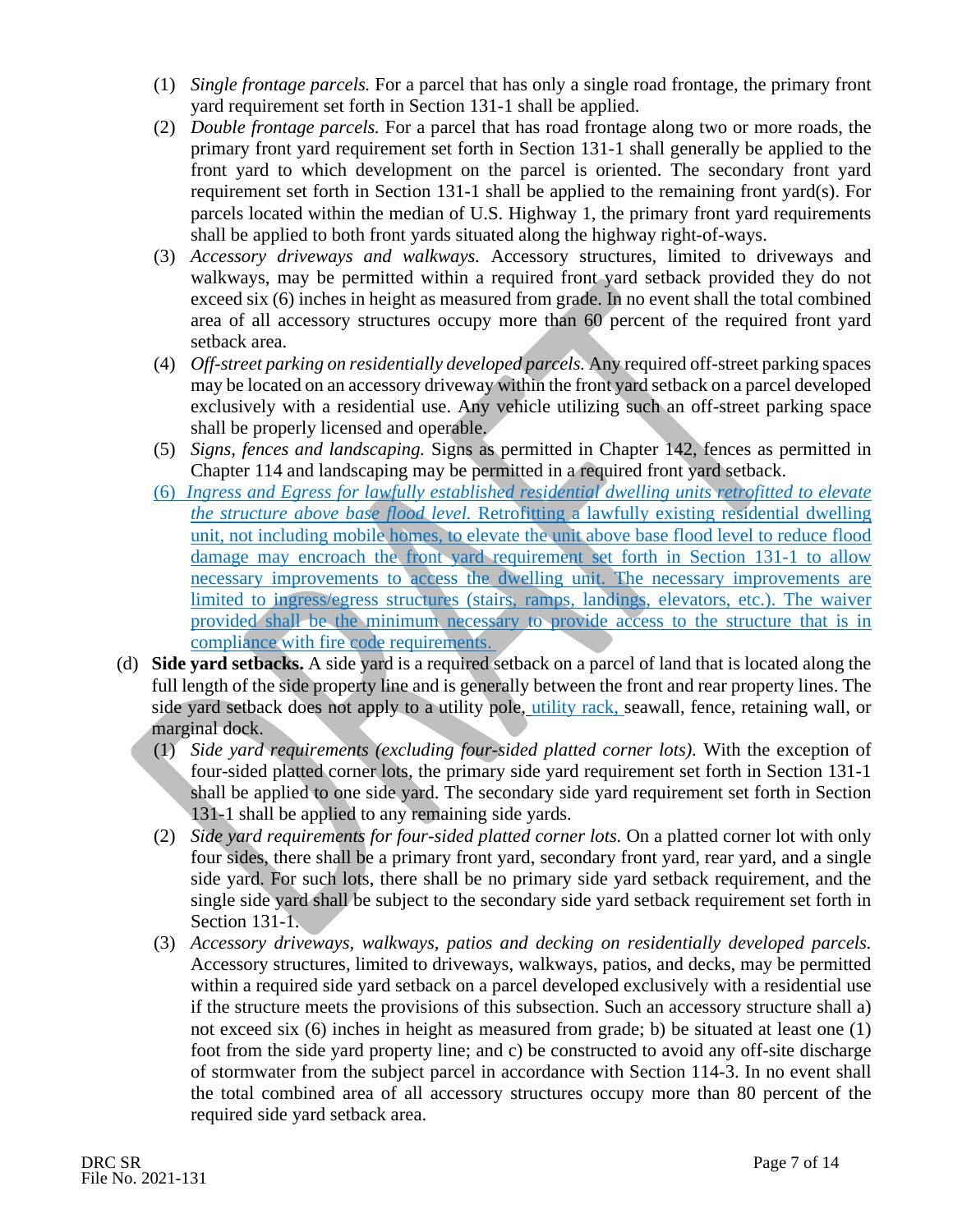- (4) *Accessory stairs and platforms to elevate mechanical, plumbing and electrical equipment on parcels developed with a residential dwelling unit built prior to March 15, 2012.* Accessory structures, limited to stairs and platforms, may be permitted within a required side yard setback on a parcel developed exclusively with a residential use if the following provisions are met:
	- a) the residential unit was issued a certificate of occupancy prior to March 15, 2012;
	- b) the accessory structure is required to elevate mechanical, plumbing and electrical equipment at or above required flood elevations;
	- c) the accessory structures shall be situated at least two (2) feet from the side yard property line; and
	- d) the accessory structures must be constructed to avoid any off-site discharge of stormwater from the subject parcel in accordance with Section 114-3. In no event shall the total combined area of all accessory structures occupy more than 80 percent of the required side yard setback area.
- (5) *Ingress and Egress for lawfully established residential dwelling units retrofitted to elevate the structure above base flood level.* Retrofitting a lawfully existing residential dwelling unit, not including mobile homes, to elevate the unit above base flood level to reduce flood damage may encroach the primary side yard requirement set forth in Section 131-1 to allow necessary improvements to access the dwelling unit. The necessary improvements are limited to ingress/egress structures (stairs, ramps, landings, elevators, etc.). The waiver provided shall be the minimum necessary to provide access to the structure that is in compliance with fire code requirements.
- (e) **Rear yard setbacks.** A rear yard is a required setback on a parcel of land that is located along the full length of the rear property line and is generally on the side opposite to the primary front yard. The rear yard setback does not apply to a utility pole or utility rack or plumbing and electric fixtures for a vessel pumpout.
	- (1) *Accessory structures on residentially developed parcels.* An accessory structure may be permitted within a required rear yard setback on a parcel developed exclusively with a residential use if the structure meets the provisions of this subsection. An accessory structure not exceeding eighteen (18) inches in height as measured from grade may be permitted if the structure is a) situated at least one (1) foot from the rear yard property line and b) constructed to avoid any off-site discharge of stormwater from the subject parcel in accordance with Section 114-3. An accessory structure not exceeding twelve feet (12) feet in height as measured from grade may be permitted if the structure is a) situated at least ten (10) feet from the rear property line. In no event shall the total combined area of all accessory structures occupy more than 60 percent of the required rear yard setback area.
	- (2) *Ingress and Egress for lawfully established residential dwelling units retrofitted to elevate the structure above base flood level.* Retrofitting a lawfully existing residential dwelling unit, not including mobile homes, to elevate the unit above base flood level to reduce flood damage may encroach the rear yard requirement set forth in Section 131-1 to allow necessary improvements to access the dwelling unit. The necessary improvements are limited to ingress/egress structures (stairs, ramps, landings, elevators, etc.). The waiver provided shall be the minimum necessary to provide access to the structure that is in compliance with fire code requirements.
	- (3) *Accessory stairs and platforms to elevate mechanical, plumbing and electrical equipment on parcels developed with a residential dwelling unit retrofitted to elevate the structure above base flood level.* Accessory structures, limited to stairs and platforms, may be permitted within a required rear setback on a parcel developed exclusively with a residential use if the following provisions are met: a) For the rear setback area, the structure is situated at least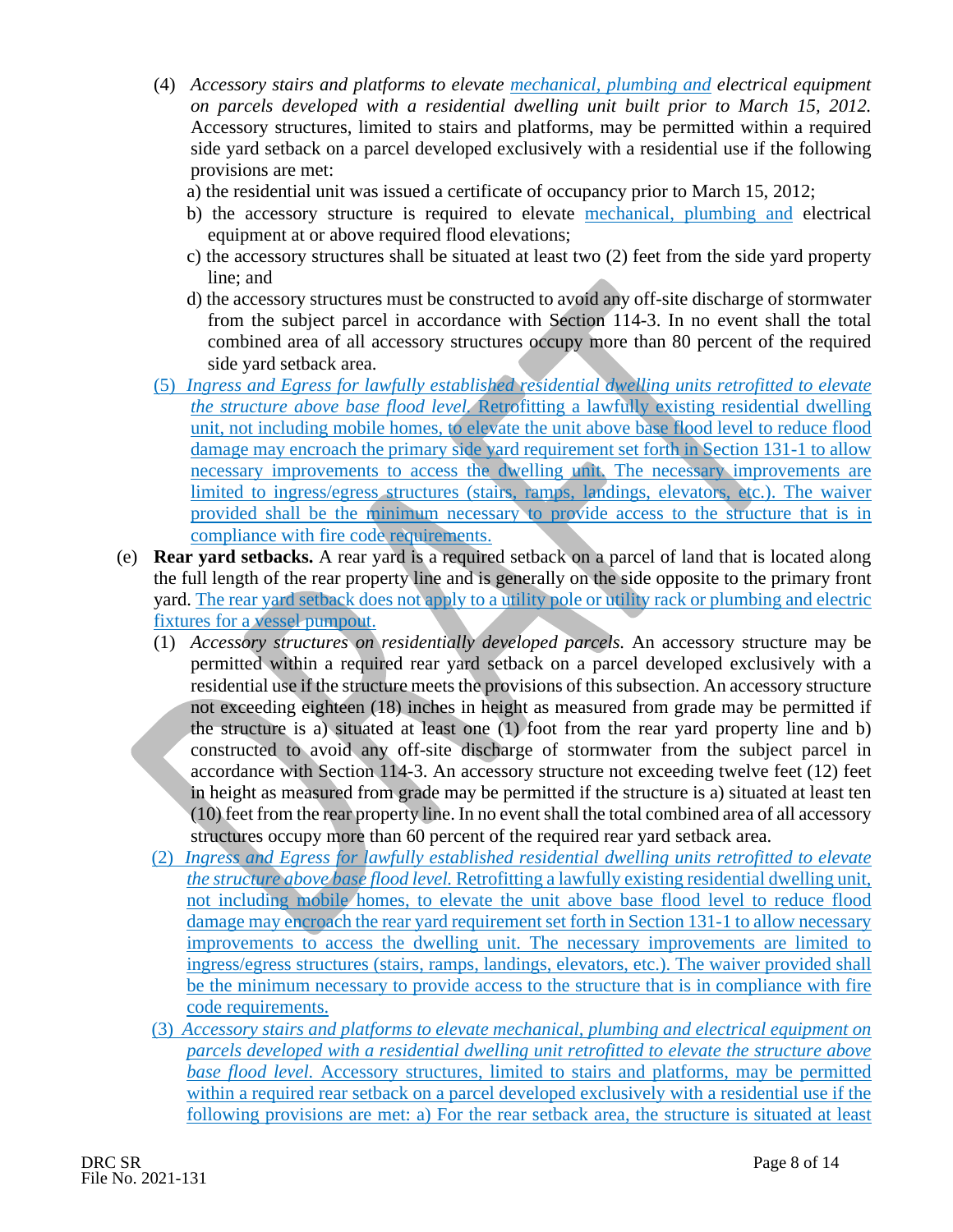five (5) feet from the rear yard property line. In no event shall the total combined area of all accessory structures occupy more than 60 percent (60%) of the required rear yard setback area.

## **IV. CONSISTENCY WITH THE MONROE COUNTY LAND DEVELOPMENT CODE**

The proposed amendment is consistent with one or more of the required provisions of LDC Section 102-  $158(d)(7)(b)$ :

- 1. Changed projections (e.g., regarding public service needs) from those on which the text or boundary was based;  $N/A$
- 2. Changed assumptions (e.g., regarding demographic trends); N/A
- 3. Data errors, including errors in mapping, vegetative types and natural features described in volume 1 of the plan; N/A
- 4. New issues;

As directed by the BOCC on July 21, 2021 (see agenda item K6), the Monroe County Planning & Environmental Resources Department is proposing amendments to the Monroe County Land Development Code Section 102-57 Nonconforming Structures and Section 31-1 Required Setbacks, to facilitate the elevation (lifting up) of lawfully-existing residential dwelling units by providing waivers or reductions to certain setback and open space requirements to allow necessary improvements to provide access (stairs, ramp, etc.) to a house elevated above base flood level to reduce the risk of future flood damage.

5. Recognition of a need for additional detail or comprehensiveness; or

The County is proposing text amendments to the Monroe County 2030 Comprehensive Plan Future Land Use Element to facilitate the elevation (lifting up) of lawfully-existing residential dwelling units by waiving or reducing certain setback and open space requirements, to allow necessary improvements to provide access (stairs, ramp, etc.) to a house elevated above base flood level to reduce the risk of future flood damage.

The proposed text amendments to Section 138-24 are necessary to be consistent with the proposed comprehensive plan amendments. Sections 163.3194 and 163.3201, F.S., require land development regulations to be consistent with and implement the Comprehensive Plan.

6. Data updates; N/A

**In no event shall an amendment be approved which will result in an adverse community change to the planning area in which the proposed development is located or to any area in accordance with a livable communikeys master plan pursuant to findings of the board of county commissioners.**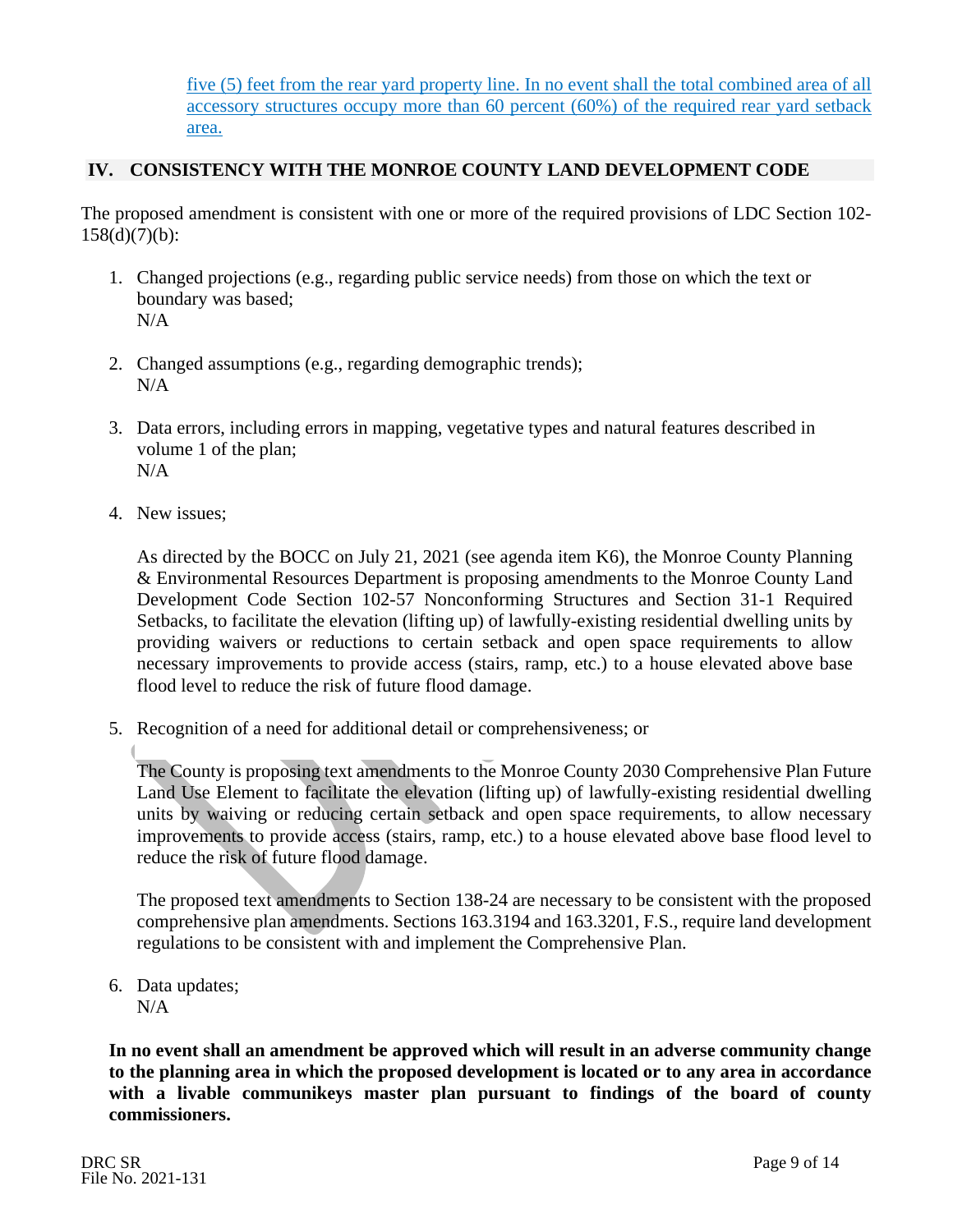The proposed text amendment is not anticipated to result in an adverse community change.

## **V. CONSISTENCY WITH THE MONROE COUNTY COMPREHENSIVE PLAN, THE PRINCIPLES FOR GUIDING DEVELOPMENT, AND FLORIDA STATUTES.**

### **A. The proposed amendment is consistent with the Goals, Objectives and Policies of the Monroe County 2030 Comprehensive Plan. Specifically, it furthers:**

**GOAL 101:** Monroe County shall manage future growth to enhance the quality of life, ensure the safety of County residents and visitors, and protect valuable natural resources.

**Policy 101.5.32:** Within 1 year of the effective date of this policy, Monroe County shall adopt Land Development Regulations which provide a Flood Protection Height Exception to Policy 101.5.30 to promote public health, safety and general welfare; allow adaptation to coastal flooding, storm surge and other hazards; protect property from flooding and minimize damages; minimize public and private losses due to flooding; minimize future expenditures of public funds for flood control projects and for recovery from flood events; and mitigate rising flood insurance premiums. A Flood Protection Height Exception of up to a maximum of five (5) feet above the 35-foot height limit shall be provided to allow lawfully existing buildings to be voluntarily elevated up to three (3) feet above FEMA base flood elevation; and a flood protection height exception of a maximum of three (3) feet above the 35-foot height limit shall be provided to allow new (new construction or substantially improved) buildings to voluntarily elevate up to three (3) feet above FEMA base flood elevation. These exceptions are in order to promote flood protection, minimize flood damage, reduce flood insurance premiums and minimize future expenditures of public funds for recovery from flood events. In no case shall a Flood Protection Height Exception result in a new building exceeding a maximum height of 38 feet or a lawfully existing building exceeding a maximum height of 40 feet.

**Policy 101.5.33:** Within 1 year of the effective date of this policy, Monroe County shall adopt Land Development Regulations which provide a Flood Protection Height Exception for lawfully established existing buildings which exceed the 35-foot height limit, to promote public health, safety and general welfare; allow adaptation to coastal flooding, storm surge and other hazards; protect property from flooding and minimize damages; minimize public and private losses due to flooding; minimize future expenditures of public funds for flood control projects and for recovery from flood events; and mitigate rising flood insurance premiums. A lawfully established existing building may be repaired, improved, redeveloped and/or elevated to meet required FEMA base flood elevation (BFE) provided the building does not exceed a total maximum building height of 40 feet, and the building is limited to the existing lawfully established intensity, floor area, building envelope (floor to floor height), density and type of use. For lawfully established existing buildings that are proposed to exceed a total height of 40 feet, a public hearing before the Planning Commission and the Board of County Commissioners shall be required to review and specify the maximum approved height prior to issuance of any county permit or development approval. The Planning Commission shall provide a recommendation to the BOCC on the maximum height of a building. The BOCC shall adopt a resolution specifying the maximum approved height.

**Policy 101.9.4:** With the following exception, nonconforming structures which are damaged or destroyed so as to require substantial improvement shall be repaired or restored in conformance with all applicable provisions of the current Monroe County Code. Substantial improvement or reconstruction of nonconforming single-family homes shall comply with the setback and open space provisions set forth in Policy 101.5.25 and in Chapters 130 and 131 of the Monroe County Land Development Code except where strict compliance would result in a reduction in lot coverage as compared to the pre-destruction footprint of the house. In such cases, the previously approved open space ratio shall be applied; and the maximum shoreline setback shall be maintained and in no event shall the shoreline setback be less than ten (10) feet from mean high water.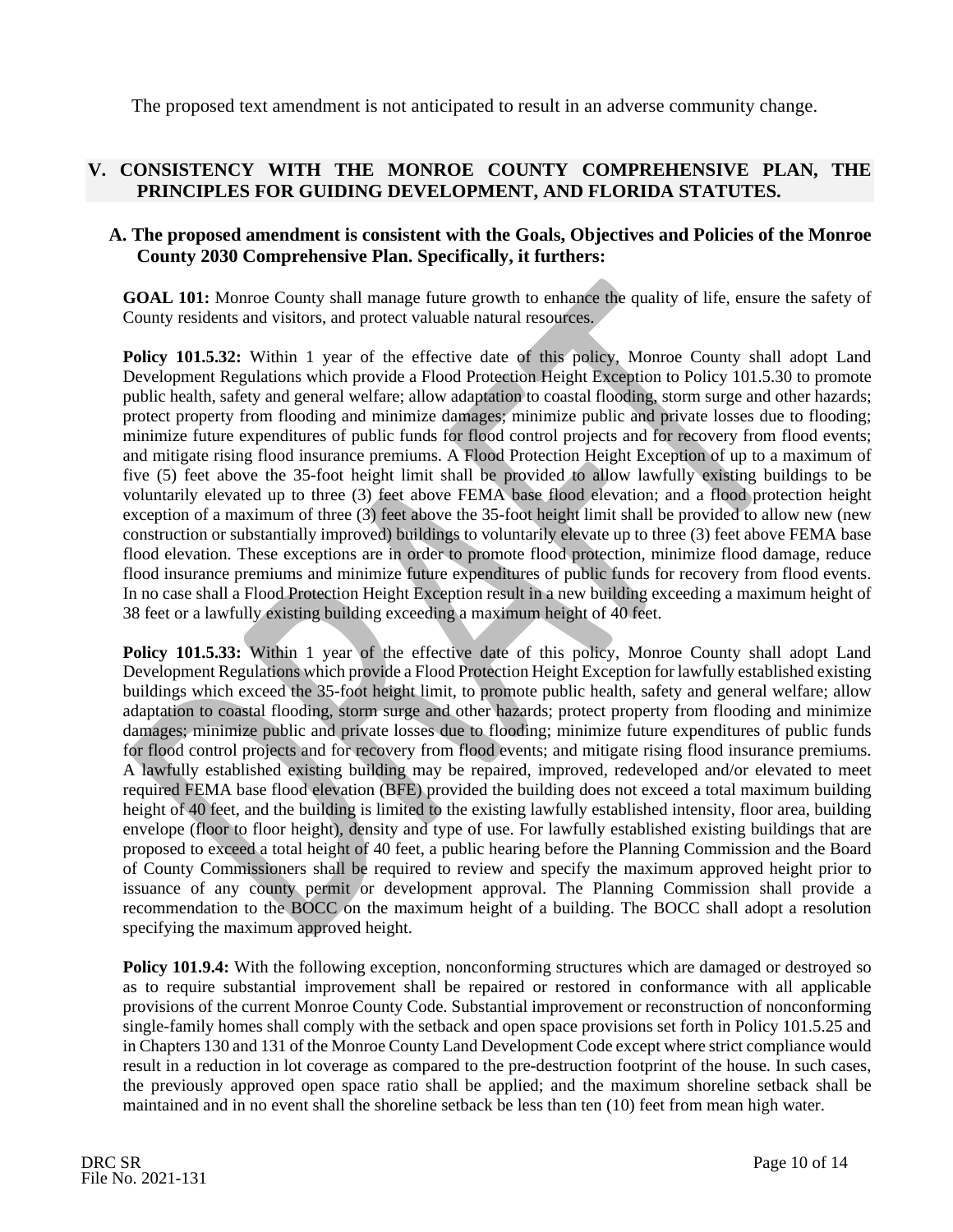**GOAL 216:** Monroe County shall maintain a program of hazard mitigation and post-disaster redevelopment to increase public safety and reduce damages and public expenditures.

**Policy 216.1.4:** Monroe County shall continue its policy of reviewing the current Building Code and, as appropriate, adopting structural standards and site alteration restrictions that meet or exceed the minimum FEMA requirements. The Building Code shall be reviewed and revised at least every five years. The recommendations of the applicable interagency hazard mitigation report shall be considered in revisions to the Code. [F.S. § 163.3178(2)(d)]

**Policy 216.1.5:** Monroe County shall continue to participate in the National Flood Insurance Program (NFIP) Community Rating System (CRS) to the maximum extent possible and shall seek to improve its current CRS Class rating. [F.S. § 163.3178(2)(d)]

**Policy 216.1.6:** Monroe County shall continue to enforce federal, state and local setback and elevation requirements to promote the protection and safety of life and property. Revisions to the existing setback requirements contained in the land development regulations shall be considered as a means of reducing property damage caused by storms.

**Policy 216.2.2:** Monroe County shall maintain a Post-Disaster Redevelopment Plan which specifies procedures for implementing programs for immediate repair, replacement, and cleanup, and long-term rebuilding and redevelopment. The plan shall also include procedures for the identification of damaged infrastructure and consideration of alternatives to its repair or replacement in the CHHA.

**Policy 216.2.3:** The Post-Disaster Redevelopment Plan shall identify areas particularly susceptible to damage within the CHHA such as the FEMA designated V-zones and repetitive loss areas as defined by FEMA and shall specify procedures for relocating or replacing public infrastructure away from them, where feasible.

Policy 216.2.4: Monroe County shall update the Post-Disaster Redevelopment Plan and coordinate with Emergency Management to include in the Local Mitigation Strategy considerations for repetitive loss and severe repetitive loss structures and limits to redevelopment in areas within the CHHA particularly susceptible to repeated damage.

**GOAL 601:** Monroe County shall adopt programs and policies to facilitate access by residents to adequate and affordable housing that is safe, decent, and structurally sound, and that meets the needs of the population based on type, tenure characteristics, unit size and individual preferences.

**Objective 601.3:** Monroe County shall continue implementation efforts to eliminate substandard housing and to preserve, conserve and enhance the existing housing stock, including historic structures and sites.

**Policy 601.3.1:** Monroe County shall coordinate with other County agencies to monitor housing conditions. Standards for evaluation of the structural condition of the housing stock are summarized below:

Sound: Most housing units in this category are in good condition and have no visible defects. However, some structures with slight defects are also included.

Deteriorating: A housing unit in this category needs more repair than would be provided in the course of regular maintenance, such as repainting. A housing unit is classified as deteriorating when its deficiencies indicate a lack of proper upkeep.

Dilapidated (Substandard): A housing unit in this category indicates that the unit can no longer provide safe and adequate shelter or is of inadequate original construction including being constructed below the minimum required elevation by FEMA or the County's Floodplain Regulations.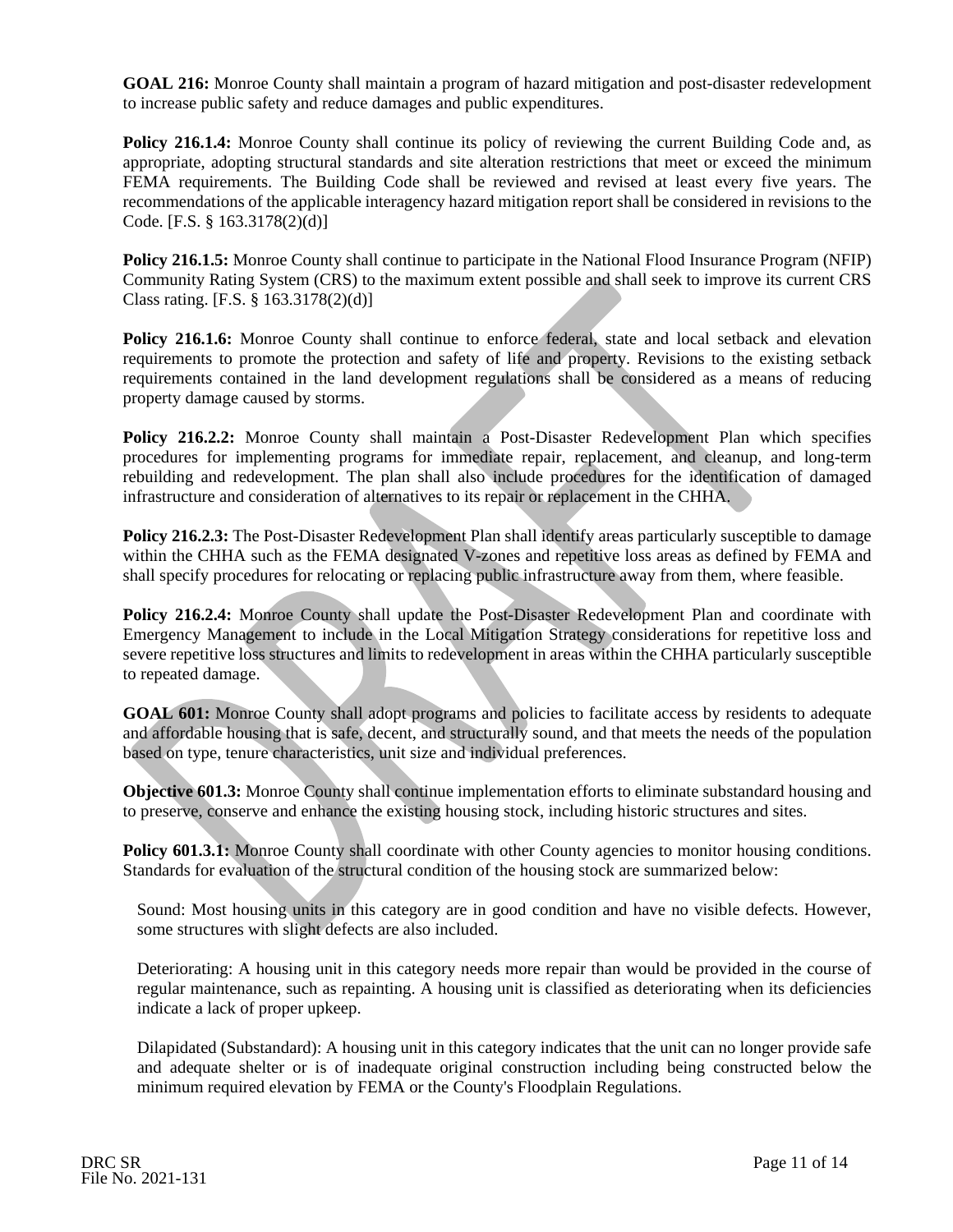**Policy 601.3.2:** The County Code Compliance Office and Building Department will enforce building code regulations and County ordinances governing the structural condition of the housing stock, to ensure the provision of safe, decent and sanitary housing and stabilization of residential neighborhoods.

Policy 601.3.3: Monroe County shall encourage expanded use of U.S. Department of Housing and Urban Development (HUD) rental rehabilitation programs by the Monroe County Housing Authority and State and Federal Floodplain or Hazard Mitigation programs to facilitate increased private reinvestment in housing by providing information, technical assistance in applications for federal and State funding, or provide local public funds for rehabilitation purposes.

**Policy 1503.4.1:** Within five (5) years after the adoption of the 2030 Comprehensive Plan, Monroe County shall review its post-disaster redevelopment plan and land development regulations to include, as appropriate, consideration of climate change impacts, repetitive loss structures and shoreline stabilization needs.

## **B. The amendment is consistent with the Principles for Guiding Development for the Florida Keys Area, Section 380.0552(7), Florida Statutes.**

For the purposes of reviewing consistency of the adopted plan or any amendments to that plan with the principles for guiding development and any amendments to the principles, the principles shall be construed as a whole and no specific provision shall be construed or applied in isolation from the other provisions.

- (a) Strengthening local government capabilities for managing land use and development so that local government is able to achieve these objectives without continuing the area of critical state concern designation.
- (b) Protecting shoreline and benthic resources, including mangroves, coral reef formations, seagrass beds, wetlands, fish and wildlife, and their habitat.
- (c) Protecting upland resources, tropical biological communities, freshwater wetlands, native tropical vegetation (for example, hardwood hammocks and pinelands), dune ridges and beaches, wildlife, and their habitat.
- (d) Ensuring the maximum well-being of the Florida Keys and its citizens through sound economic development.
- (e) Limiting the adverse impacts of development on the quality of water throughout the Florida Keys.
- (f) Enhancing natural scenic resources, promoting the aesthetic benefits of the natural environment, and ensuring that development is compatible with the unique historic character of the Florida Keys.
- (g) Protecting the historical heritage of the Florida Keys.
- (h) Protecting the value, efficiency, cost-effectiveness, and amortized life of existing and proposed major public investments, including:
	- 1. The Florida Keys Aqueduct and water supply facilities;
	- 2. Sewage collection, treatment, and disposal facilities;
	- 3. Solid waste treatment, collection, and disposal facilities;
	- 4. Key West Naval Air Station and other military facilities;
	- 5. Transportation facilities;
	- 6. Federal parks, wildlife refuges, and marine sanctuaries;
	- 7. State parks, recreation facilities, aquatic preserves, and other publicly owned properties;
	- 8. City electric service and the Florida Keys Electric Co-op; and
	- 9. Other utilities, as appropriate.
- (i) Protecting and improving water quality by providing for the construction, operation, maintenance, and replacement of stormwater management facilities; central sewage collection; treatment and disposal facilities; and the installation and proper operation and maintenance of onsite sewage treatment and disposal systems.
- (j) Ensuring the improvement of nearshore water quality by requiring the construction and operation of wastewater management facilities that meet the requirements of ss.  $381.0065(4)(l)$  and  $403.086(10)$ , as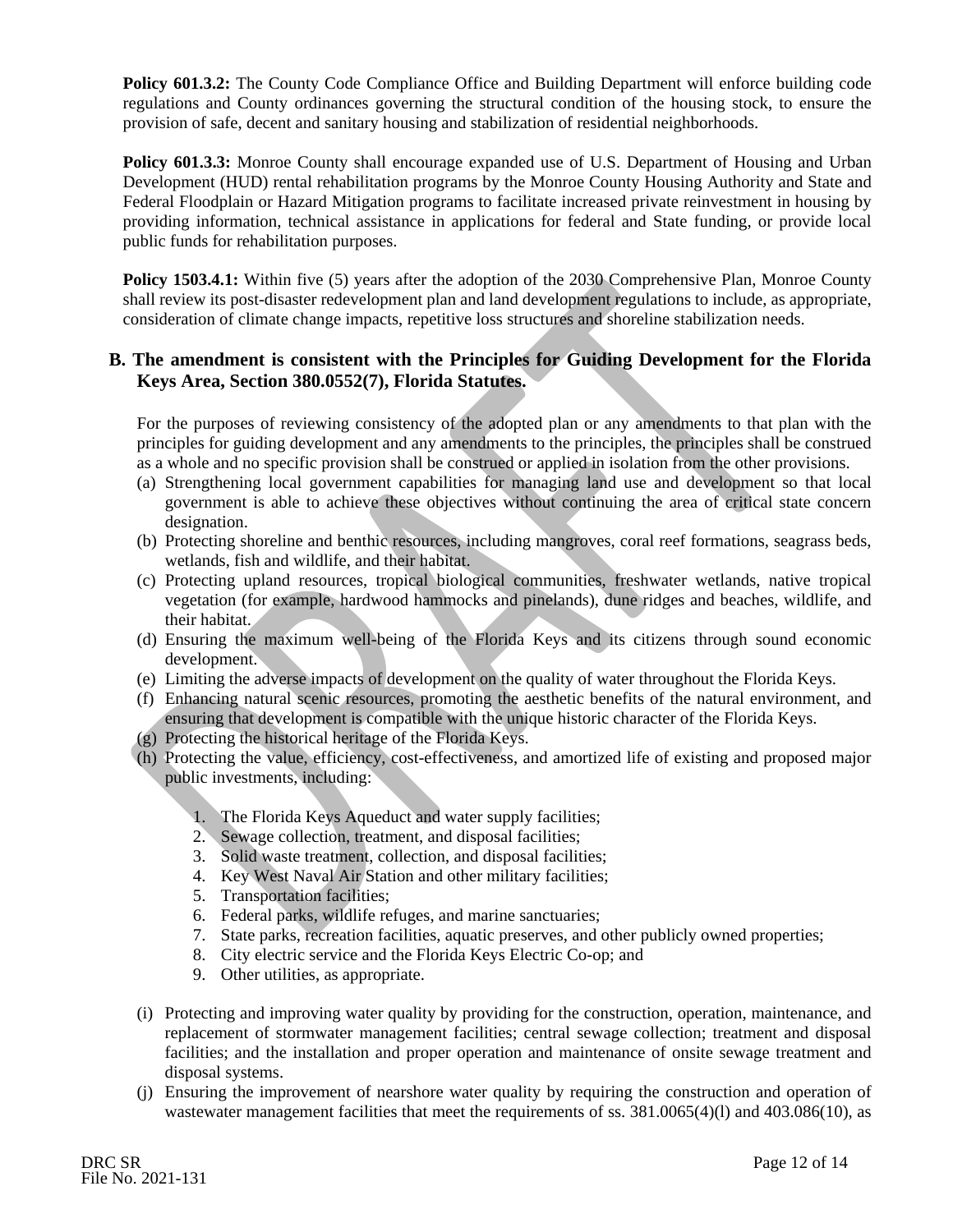applicable, and by directing growth to areas served by central wastewater treatment facilities through permit allocation systems.

- (k) Limiting the adverse impacts of public investments on the environmental resources of the Florida Keys.
- (l) Making available adequate affordable housing for all sectors of the population of the Florida Keys.
- (m) Providing adequate alternatives for the protection of public safety and welfare in the event of a natural or manmade disaster and for a postdisaster reconstruction plan.
- (n) Protecting the public health, safety, and welfare of the citizens of the Florida Keys and maintaining the Florida Keys as a unique Florida resource.

Pursuant to Section 380.0552(7) Florida Statutes, the proposed amendment is not inconsistent with the Principles for Guiding Development as a whole and is not inconsistent with any Principle.

#### **C. The proposed amendment is consistent with the Part II of Chapter 163, Florida Statute (F.S.). Specifically, the amendment furthers:**

- 163.3161(4), F.S. It is the intent of this act that local governments have the ability to preserve and enhance present advantages; encourage the most appropriate use of land, water, and resources, consistent with the public interest; overcome present handicaps; and deal effectively with future problems that may result from the use and development of land within their jurisdictions. Through the process of comprehensive planning, it is intended that units of local government can preserve, promote, protect, and improve the public health, safety, comfort, good order, appearance, convenience, law enforcement and fire prevention, and general welfare; facilitate the adequate and efficient provision of transportation, water, sewerage, schools, parks, recreational facilities, housing, and other requirements and services; and conserve, develop, utilize, and protect natural resources within their jurisdictions.
- 163.3161(6), F.S. It is the intent of this act that adopted comprehensive plans shall have the legal status set out in this act and that no public or private development shall be permitted except in conformity with comprehensive plans, or elements or portions thereof, prepared and adopted in conformity with this act.
- 163.3177(1), F.S. The comprehensive plan shall provide the principles, guidelines, standards, and strategies for the orderly and balanced future economic, social, physical, environmental, and fiscal development of the area that reflects community commitments to implement the plan and its elements. These principles and strategies shall guide future decisions in a consistent manner and shall contain programs and activities to ensure comprehensive plans are implemented. The sections of the comprehensive plan containing the principles and strategies, generally provided as goals, objectives, and policies, shall describe how the local government's programs, activities, and land development regulations will be initiated, modified, or continued to implement the comprehensive plan in a consistent manner. It is not the intent of this part to require the inclusion of implementing regulations in the comprehensive plan but rather to require identification of those programs, activities, and land development regulations that will be part of the strategy for implementing the comprehensive plan and the principles that describe how the programs, activities, and land development regulations will be carried out. The plan shall establish meaningful and predictable standards for the use and development of land and provide meaningful guidelines for the content of more detailed land development and use regulations.
- 163.3194(1)(b), F.S. All land development regulations enacted or amended shall be consistent with the adopted comprehensive plan, or element or portion thereof, and any land development regulations existing at the time of adoption which are not consistent with the adopted comprehensive plan, or element or portion thereof, shall be amended so as to be consistent. If a local government allows an existing land development regulation which is inconsistent with the most recently adopted comprehensive plan, or element or portion thereof, to remain in effect, the local government shall adopt a schedule for bringing the land development regulation into conformity with the provisions of the most recently adopted comprehensive plan, or element or portion thereof. During the interim period when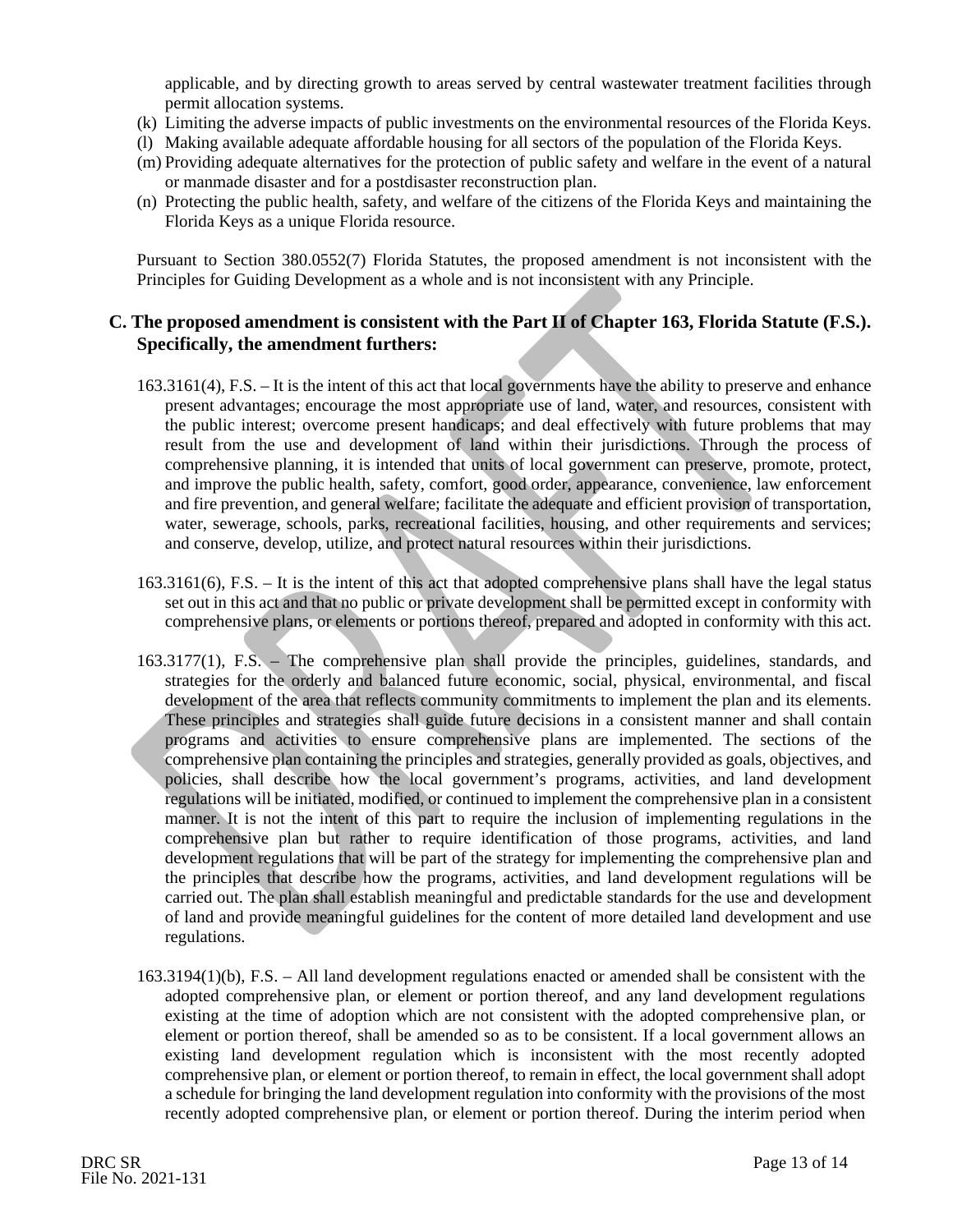the provisions of the most recently adopted comprehensive plan, or element or portion thereof, and the land development regulations are inconsistent, the provisions of the most recently adopted comprehensive plan, or element or portion thereof, shall govern any action taken in regard to an application for a development order.

(2) After a comprehensive plan for the area, or element or portion thereof, is adopted by the governing body, no land development regulation, land development code, or amendment thereto shall be adopted by the governing body until such regulation, code, or amendment has been referred either to the local planning agency or to a separate land development regulation commission created pursuant to local ordinance, or to both, for review and recommendation as to the relationship of such proposal to the adopted comprehensive plan, or element or portion thereof. Said recommendation shall be made within a reasonable time, but no later than within 2 months after the time of reference. If a recommendation is not made within the time provided, then the governing body may act on the adoption.

(3)(a) A development order or land development regulation shall be consistent with the comprehensive plan if the land uses, densities or intensities, and other aspects of development permitted by such order or regulation are compatible with and further the objectives, policies, land uses, and densities or intensities in the comprehensive plan and if it meets all other criteria enumerated by the local government.

163.3201, F.S. – Relationship of comprehensive plan to exercise of land development regulatory authority.—It is the intent of this act that adopted comprehensive plans or elements thereof shall be implemented, in part, by the adoption and enforcement of appropriate local regulations on the development of lands and waters within an area. It is the intent of this act that the adoption and enforcement by a governing body of regulations for the development of land or the adoption and enforcement by a governing body of a land development code for an area shall be based on, be related to, and be a means of implementation for an adopted comprehensive plan as required by this act.

#### **VI. PROCESS**

Land Development Code Amendments may be proposed by the Board of County Commissioners, the Planning Commission, the Director of Planning, private application, or the owner or other person having a contractual interest in property to be affected by a proposed amendment. The Director of Planning shall review and process applications as they are received and pass them onto the Development Review Committee and the Planning Commission.

The Planning Commission shall hold at least one public hearing. The Planning Commission shall review the application, the reports and recommendations of the Department of Planning  $\&$ Environmental Resources and the Development Review Committee and the testimony given at the public hearing. The Planning Commission shall submit its recommendations and findings to the Board of County Commissioners (BOCC). The BOCC holds a public hearing to consider the adoption of the proposed amendment, and considers the staff report, staff recommendation, Planning Commission recommendation and the testimony given at the public hearing. The BOCC may adopt the proposed amendment based on one or more of the factors established in LDC Section 102- 158(d)(7).

#### **VII. STAFF RECOMMENDATION**

Staff recommends approval of the proposed amendment.

#### **VIII.EXHIBITS**

1. BOCC agenda item K6 from the July 21, 2021 BOCC meeting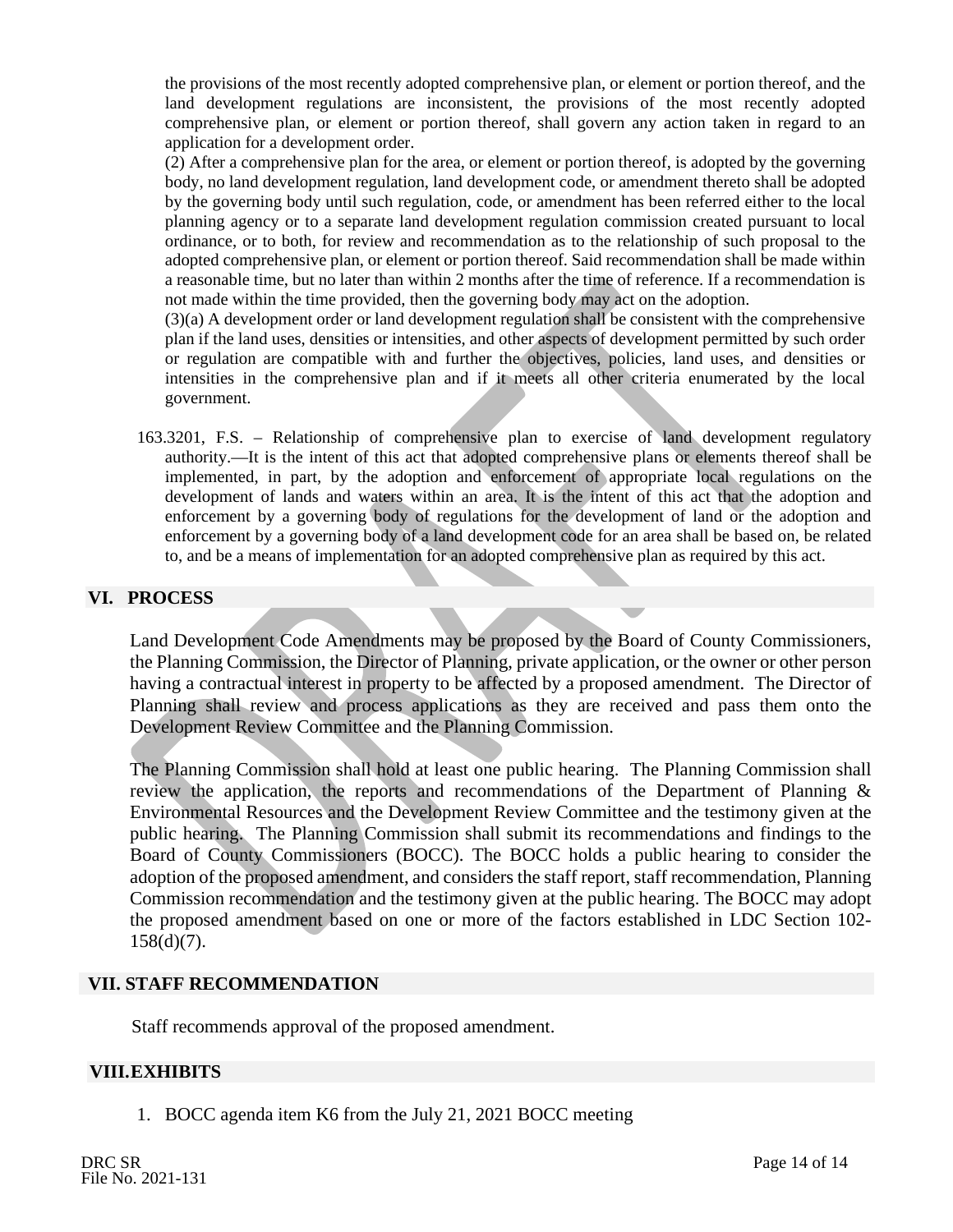County of Monroe The Florida Keys



**BOARD OF COUNTY COMMISSIONERS** Mayor Michelle Coldiron, District 2 Mayor Pro Tem David Rice, District 4 Craig Cates, District 1 Eddie Martinez, District 3 Mike Forster, District 5

# County Commission Meeting July 21, 2021 Agenda Item Number: K.6 Agenda Item Summary #8411

**BULK ITEM:** No **DEPARTMENT:** Planning/Environmental Resources

#### **TIME APPROXIMATE: STAFF CONTACT:** Christine Hurley (305) 292-4441 N/A

**AGENDA ITEM WORDING:** Discussion and direction to process Comprehensive Plan and Land Development Code amendments to facilitate the elevation (lifting up) of lawfully-existing residential dwelling units by waiving or reducing certain setback and open space requirements, to allow necessary improvements to provide access (stairs, ramp, etc.) to a house elevated above base flood level to reduce the risk of future flood damage.

**ITEM BACKGROUND:** On September 10, 2017, Hurricane Irma made landfall near Cudjoe Key as a Category 4 Hurricane with maximum sustained winds of 130 mph and flooding occurred in various neighborhoods. Hurricane Irma caused significant damage throughout the Florida Keys, particularly to structures built prior to the upgraded Florida Building Code adopted after Hurricane Andrew, to *non-elevated structures* and to mobile homes.

To provide additional protection to residents that reside in mobile homes in flood hazard areas, reduce the repeated impacts by flooding, and enhance public health, safety and welfare, the County already adopted an amendment to eliminate the ability for a mobile home to be placed at an elevation below base flood elevation.

Further, the County has embarked on proactively assisting property owners with voluntary elevations through FEMA funded grant programs. In order to encourage participation in proactive flood mitigation projects, such as elevations, staff are recommending the BOCC consider allowing owners to elevate their homes, in place (within the existing footprint of the house), without the need for variances to setbacks, etc. If a house was built before current code requirements for setbacks and open space, it is possible the house location on a site is currently nonconforming, and the current code requires that structures undergoing substantial improvement, where work equals or exceeds 50 percent of the structure's market value, be fully rebuilt to the current code (come into compliance with current requirements).

The County should consider if additional amendments are needed to provide allowances within certain setback and open space requirements, to allow elevations and eliminate impediments to elevating lawfully-existing residential dwelling units, not including mobile homes, above base flood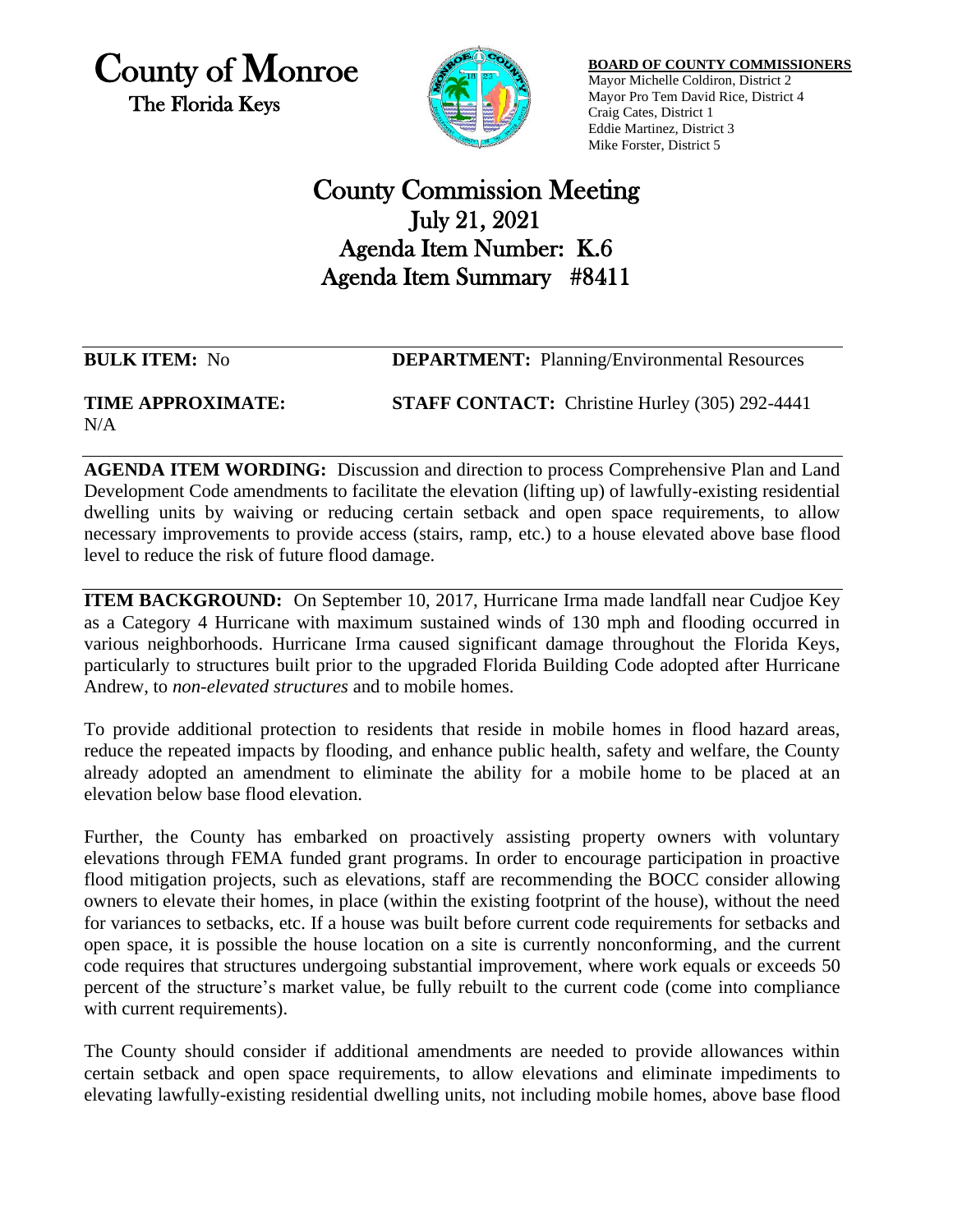level to reduce future flood damage. This is particularly important, in light of the impacts of Hurricane Irma, the County's better understanding of the flood risks associated with structures below base flood elevation, the opportunity for property owners to reduce their insurance premiums by elevating homes, and the County's ongoing participation in numerous recovery, post disaster and resiliency programs. Further, as the County begins elevating roadways and improving drainage in low lying neighborhoods, it is important to encourage private property owners to elevate their homes.

Property owners may self-fund improvements to their homes to elevate above base flood levels and there may be additional funding opportunities with the County participating in several grant programs to provide for the mitigation of flood risks, such as:

- FEMA Hazard Mitigation Grant Program (HMGP) for mitigation measures
- Flood Mitigation Assistance (FMA) Grant Program to reduce or eliminate the long-term risk of flood damage
- Rebuild Florida Program to demo, repair, reconstruct and elevate primary homes

Considering these programs, and the County's current effort to prepare for the upcoming FEMA Flood Mitigation Assistance (FMA) Grant Program (*typically federal funding is available for up to 75 percent of the eligible activity costs*) and similar funding opportunities, the County should consider what steps it can take to further facilitate reducing the risk of future damage, hardship, loss, or flood damage within the community.

Staff is looking for direction for processing Comprehensive Plan and Land Development Code amendments to further enable elevating lawfully-existing residential dwelling units, not including mobile homes, above base flood level, as follows (draft language only):

\_\_\_\_\_\_\_\_\_\_\_\_\_\_\_\_\_\_

*Notwithstanding the open space provisions set forth in Policy 101.5.25 and Chapter 130 of the Land Development Code and the minimum required setbacks in Chapters 130 and 131 of the Land Development Code, a lawfullyexisting residential dwelling unit, not including mobile homes, may be elevated above base flood level to reduce flood damage, pursuant to:*

- *The lawfully-existing dwelling unit may maintain its existing setbacks and open space, even if nonconforming, provided the structure is elevated within the original (existing) footprint of the structure.*
- *Setbacks and open space requirements are waived to allow necessary improvements to a dwelling unit being retrofitted by elevating the unit to meet or exceed flood levels. The necessary improvements are limited to ingress/egress structures (stairs, ramps, landings, elevators, etc.). The waiver provided shall be the minimum necessary to provide access to the structure that is in compliance with fire code requirements.*
- *Side and rear setback requirements are waived to allow accessory elevated platforms above base flood for equipment (mechanical, plumbing and electrical systems, appliances and components) situated at least two*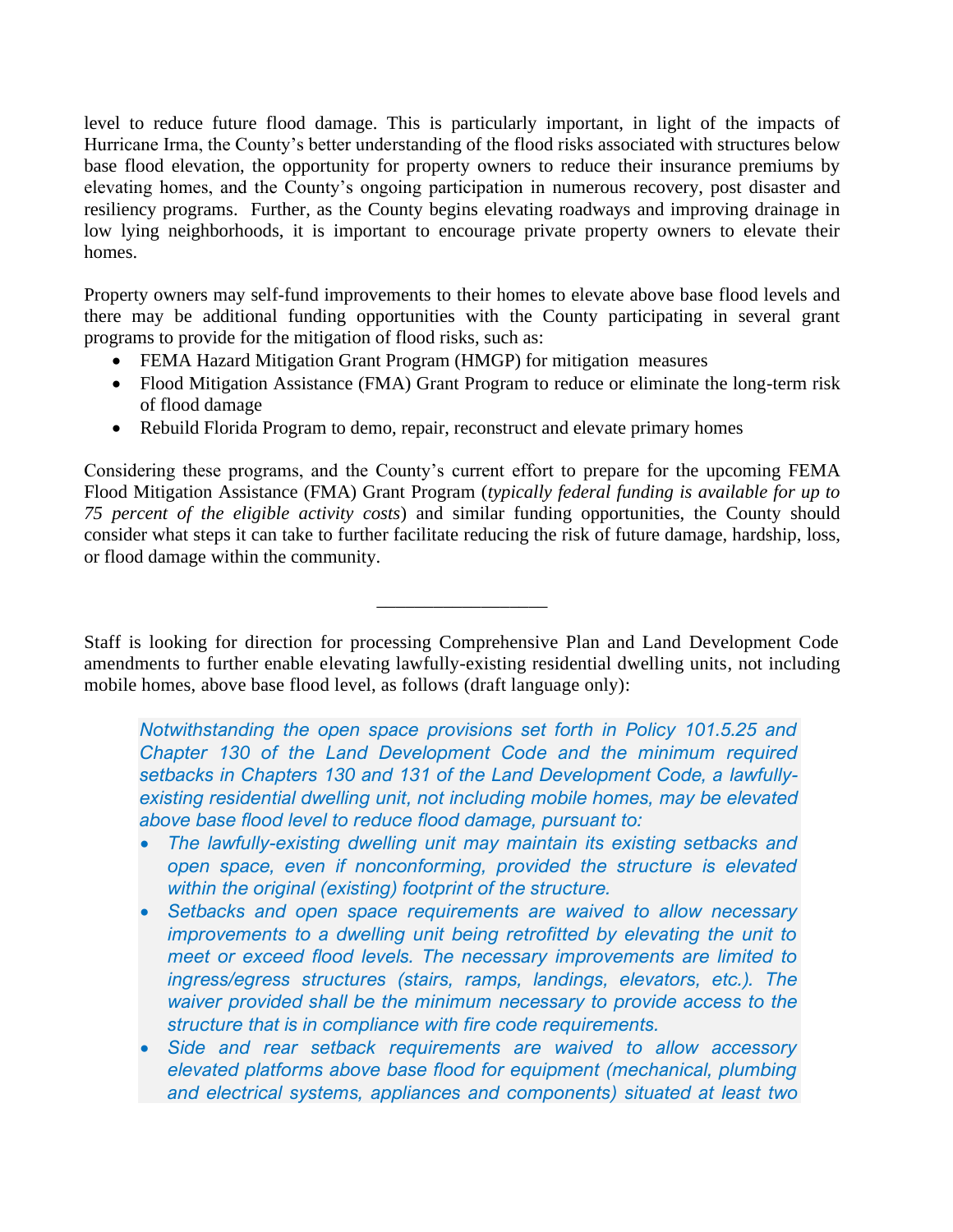*(2) feet from the side yard property line or at least five (5) feet from the rear yard property line. In no event shall the total combined area of all accessory structures occupy more than 80 percent (80%) of the required side yard setback area or 60 percent (60%) of the required rear yard setback area.*

- *Maximum shoreline setbacks are to be maintained and, in no event shall a shoreline setback be less than ten (10) feet from mean high water.*
- *The improvements shall be constructed to avoid off-site discharge of stormwater from the subject parcel, in accordance with Section 114-3 of the Monroe County Land Development Code.*
- *This Policy does not waive any required minimum vegetated setbacks adjacent to wetlands (see Policy 203.1.2 and Policy 204.2.5) and does not authorize any encroachments to a conservation easement.*
- *This Policy does not restrict a property owner from proposing other additions or improvements to the elevated house, as long as the additions, enlargements, expansions, and extensions do not create a nonconformity or cause a further violation to an existing nonconformity.*

\_\_\_\_\_\_\_\_\_\_\_\_\_\_\_\_\_\_

In reviewing the Comprehensive Plan and Land Development Code to identify potential areas that may impact elevating a lawfully-existing residential dwelling unit above base flood level to reduce flood damage, staff has identified setbacks, in particular, as an area to evaluate.

#### **Example of setback standards:**

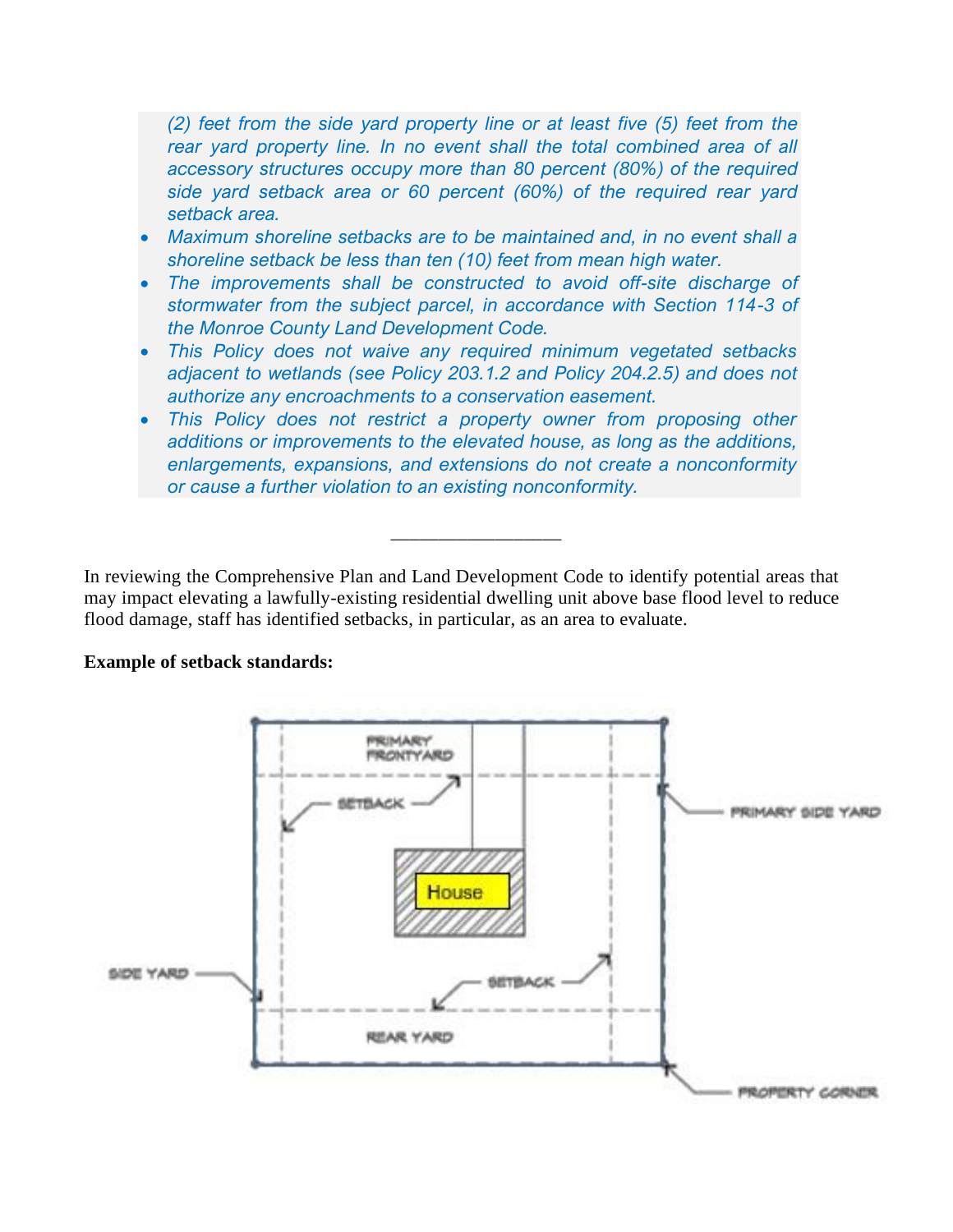| <b>Land Use District/Land</b><br><b>Use</b> | Primary<br><b>Front</b><br>Yard<br>(f <sub>t</sub> ) | Secondary<br><b>Front Yard</b><br>(f <sub>t</sub> ) | Primary<br>Side<br>Yard<br>(f <sub>t</sub> ) | Secondary<br><b>Side Yard</b><br>(f <sub>t</sub> ) | Rear<br>Yard<br>(f <sub>t</sub> ) |
|---------------------------------------------|------------------------------------------------------|-----------------------------------------------------|----------------------------------------------|----------------------------------------------------|-----------------------------------|
| Improved Subdivision (IS)                   | 25                                                   | 15                                                  | 10                                           | 5                                                  | 20                                |
| <b>Sparsely Settled (SS)</b>                | 25                                                   | 15                                                  | 10                                           | 5                                                  | 10                                |
| Suburban Residential (SR)                   | 25                                                   | 15                                                  | 10                                           | 5                                                  | 10                                |
| Urban Residential (UR)                      | 15                                                   | 15                                                  | 10                                           | 5                                                  | 10                                |

## **Example of setback scenarios with elevated a house in-place (in the existing location):**

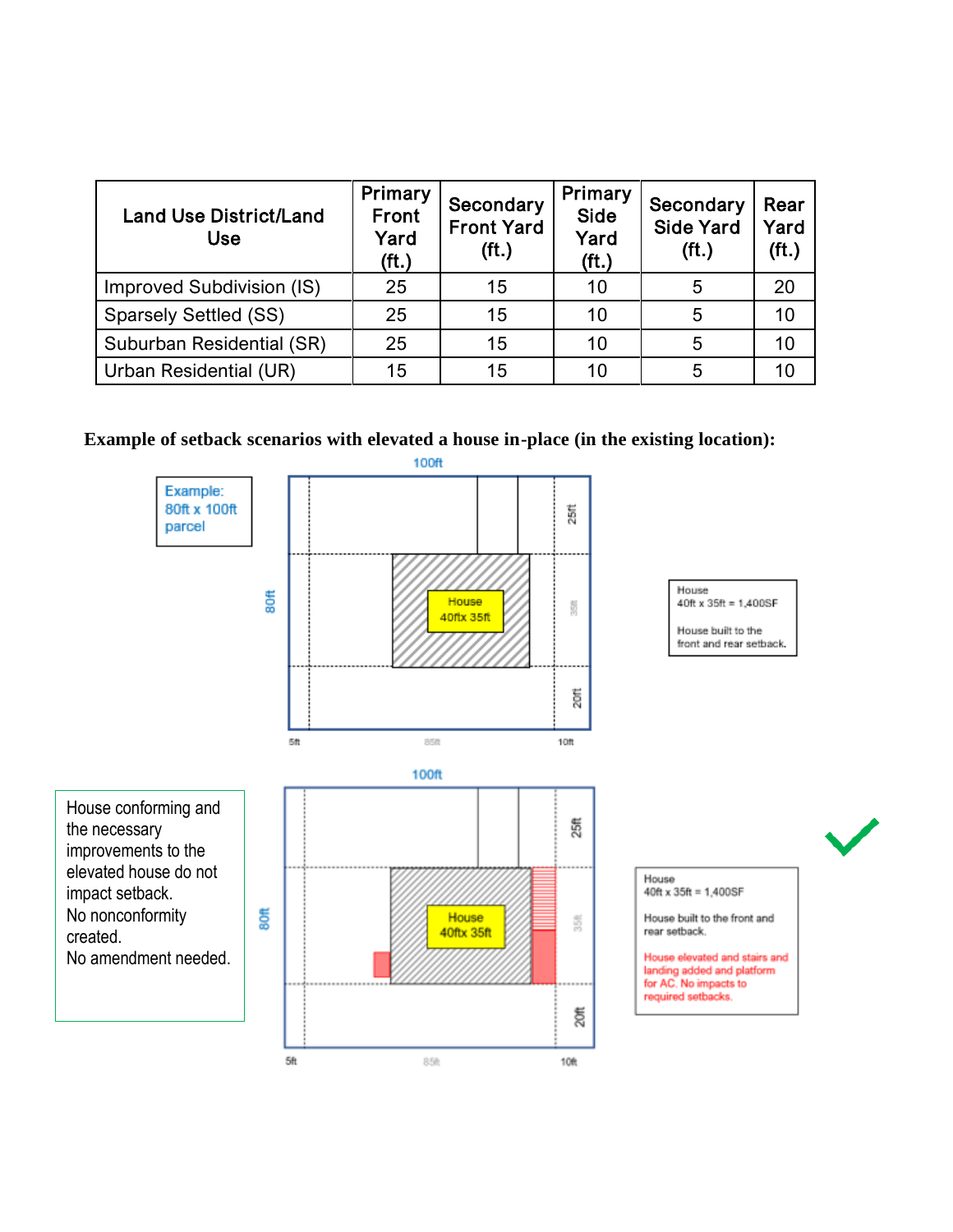







House conforming and the necessary improvements to the elevated house DO impact setback. Nonconformity created  $\frac{1}{8}$ but necessary to access the home. **Amendment needed to allow without a variance approval.**





House 40ft x 35ft = 1,400SF

House built to the front and rear setback.

House elevated and stairs and landing added and 10% increase with an added bedroom. No impacts to required setbacks.



House  $40ft \times 35ft = 1,400SF$ 

House built to the front and rear setback.

House elevated and stairs and landing added and 10% increase with an added bedroom. Impacts to required rear setback.

Do NOT permit b/c expansion could be built without impacting setback??



#### House  $40ft \times 35ft = 1.400SF$

House built to the front and rear setback.

House elevated and ADA ramp and landing added. Ramp necessary in the front yard setback due the ADA items. Platform for AC but no impact to side setback.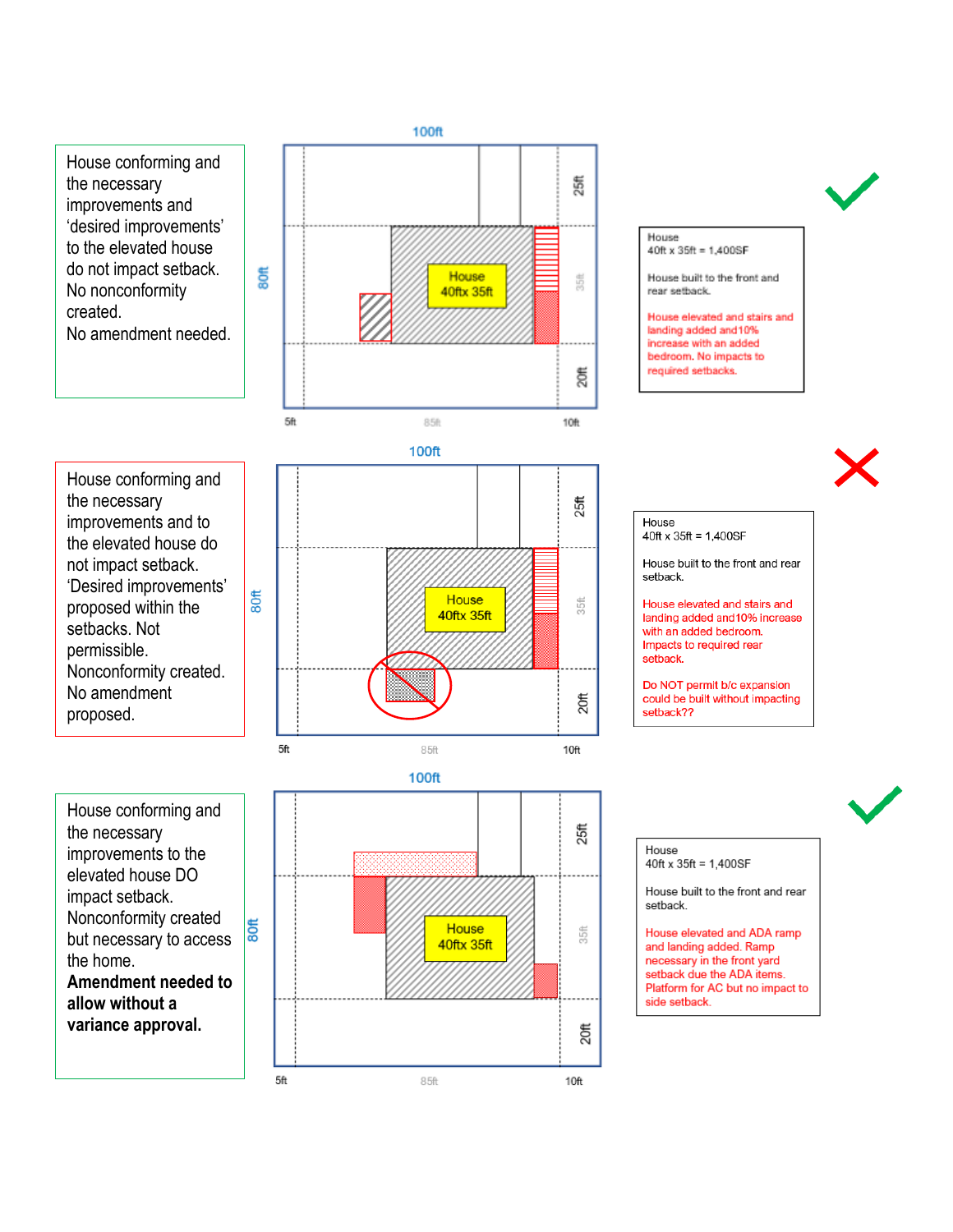

House already nonconforming and the necessary improvements to the elevated house DO impact setback. Nonconformity expanded but necessary to access the home. **Amendment needed to** 

**allow without a variance approval.**



House 42ft x 35ft = 1,470SF House built within front setback. House is an existing nonconforming structure. House elevated ADA ramp and landing added. Impacts to required front setback but necessary for access.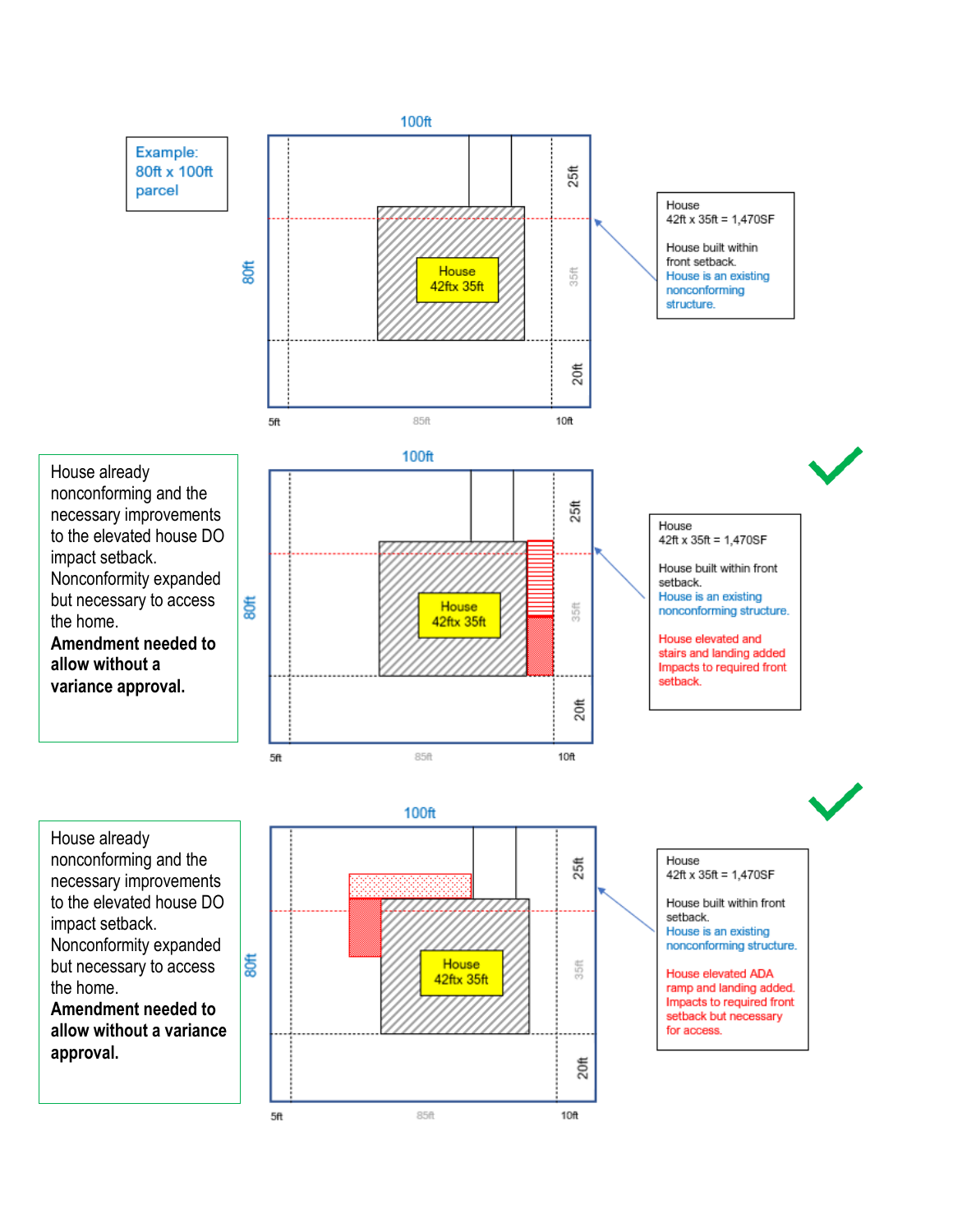House conforming and the necessary improvements to the elevated house DO impact setback. Nonconformity created but necessary to access the home. **Amendment needed to allow without a variance approval.** 

ã

\$

House conforming and the necessary improvements to the elevated house DO impact setback. Nonconformity created but necessary to access the home. **Amendment needed to allow without a variance approval.**

House 55 40ftx 35ft క్ష 5h 85ft  $10<sub>ft</sub>$ **TUUIL**  $25<sup>ft</sup>$ House 35ft 40ftx 35ft  $\frac{4}{20}$ 

**100ft** 

5ft

House

40ft x 35ft = 1,400SF House built to the front,

primary side and rear setback.

Existing pool adjacent to home. House elevated and stairs and landing added Impacts to required front setback.

<u>MANAMANI</u>

House conforming but owner proposed 'desired improvements' of a wraparound porch within the setbacks. Not permissible. Nonconformity created. Owner can propose access improvements in compliance with setbacks. No amendment

proposed.<br>Proposed



House

 $40ft \times 35ft = 1.400SF$ 

House built to the front, primary side and rear setback. Existing conservation easement.

House elevated and stairs and landing added Impacts to required front setback.



#### House  $40ft \times 35ft = 1,400SF$

House built to the front and rear setback.

House elevated and proposing a wraparound porch and stairs. Impacts to required front and rear setbacks. Not the minimum necessary to provide access.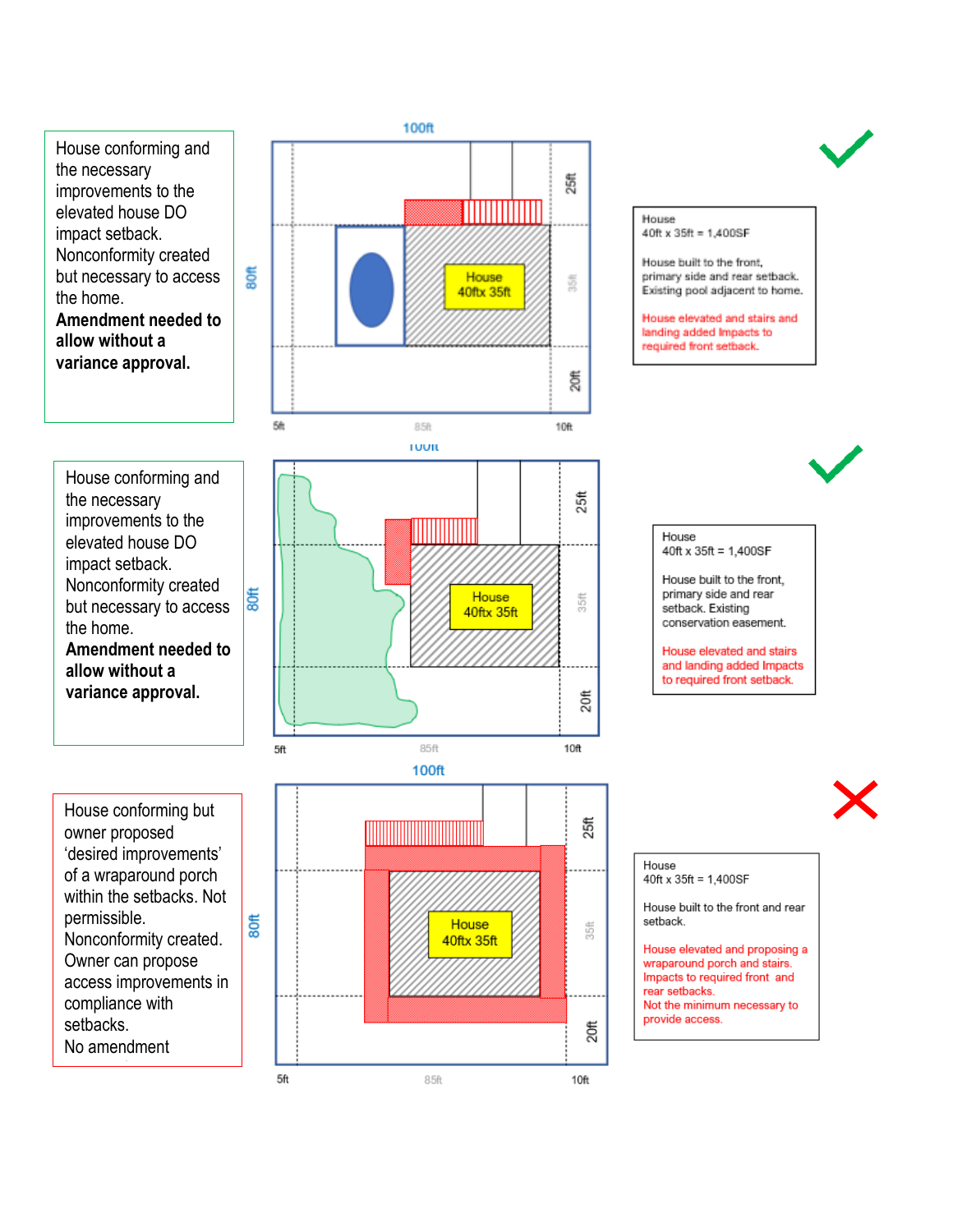## *Potential Example Comprehensive Plan Amendments:*

Objective 101.5 Monroe County shall regulate future development and redevelopment to maintain and enhance the character of the community and protect natural resources by providing for the compatible distribution of land uses consistent with the designations shown on the Future Land Use Map.

 $\_$  ,  $\_$  ,  $\_$  ,  $\_$  ,  $\_$  ,  $\_$  ,  $\_$  ,  $\_$  ,  $\_$  ,  $\_$  ,  $\_$  ,  $\_$  ,  $\_$  ,  $\_$  ,  $\_$  ,  $\_$  ,  $\_$  ,  $\_$  ,  $\_$  ,  $\_$  ,  $\_$  ,  $\_$  ,  $\_$  ,  $\_$  ,  $\_$  ,  $\_$  ,  $\_$  ,  $\_$  ,  $\_$  ,  $\_$  ,  $\_$  ,  $\_$  ,  $\_$  ,  $\_$  ,  $\_$  ,  $\_$  ,  $\_$  ,

\* \* \* \* \* \*

## Policy 101.5.34

Notwithstanding the open space provisions set forth in Policy 101.5.25 and Chapter 130 of the Land Development Code and the minimum required setbacks in Chapters 130 and 131 of the Land Development Code, a lawfully-existing residential dwelling unit, not including mobile homes, may be elevated above base flood level to reduce flood damage, pursuant to:

- The lawfully-existing dwelling unit structure is elevated within the original (existing) footprint of the structure.
- Setbacks and open space requirements are waived to allow necessary improvements to a dwelling unit being retrofitted by elevating the unit to meet or exceed flood levels. The necessary improvements are limited to ingress/egress structures (stairs, ramps, landings, elevators, etc.). The waiver provided shall be the minimum necessary to provide access to the structure that is in compliance with fire code requirements.
- Side and rear setback requirements are waived to allow accessory elevated platforms above base flood for equipment (mechanical, plumbing and electrical systems, appliances and components) situated at least two (2) feet from the side yard property line or at least five (5) feet from the rear yard property line. In no event shall the total combined area of all accessory structures occupy more than 80 percent (80%) of the required side yard setback area or 60 percent (60%) of the required rear yard setback area.
- Maximum shoreline setbacks are to be maintained and, in no event shall a shoreline setback be less than ten (10) feet from mean high water.
- The improvements shall be constructed to avoid off-site discharge of stormwater from the subject parcel, in accordance with Section 114-3 of the Monroe County Land Development Code.
- Development shall maintain compliance to the maximum extent practicable, as determined by the Planning Director.
- This Policy does not waive any required minimum vegetated setbacks adjacent to wetlands (see Policy 203.1.2 and Policy 204.2.5) and does not authorize any encroachments to a conservation easement.
- This Policy does not restrict a property owner from proposing other additions or improvements to the elevated house, as long as the additions,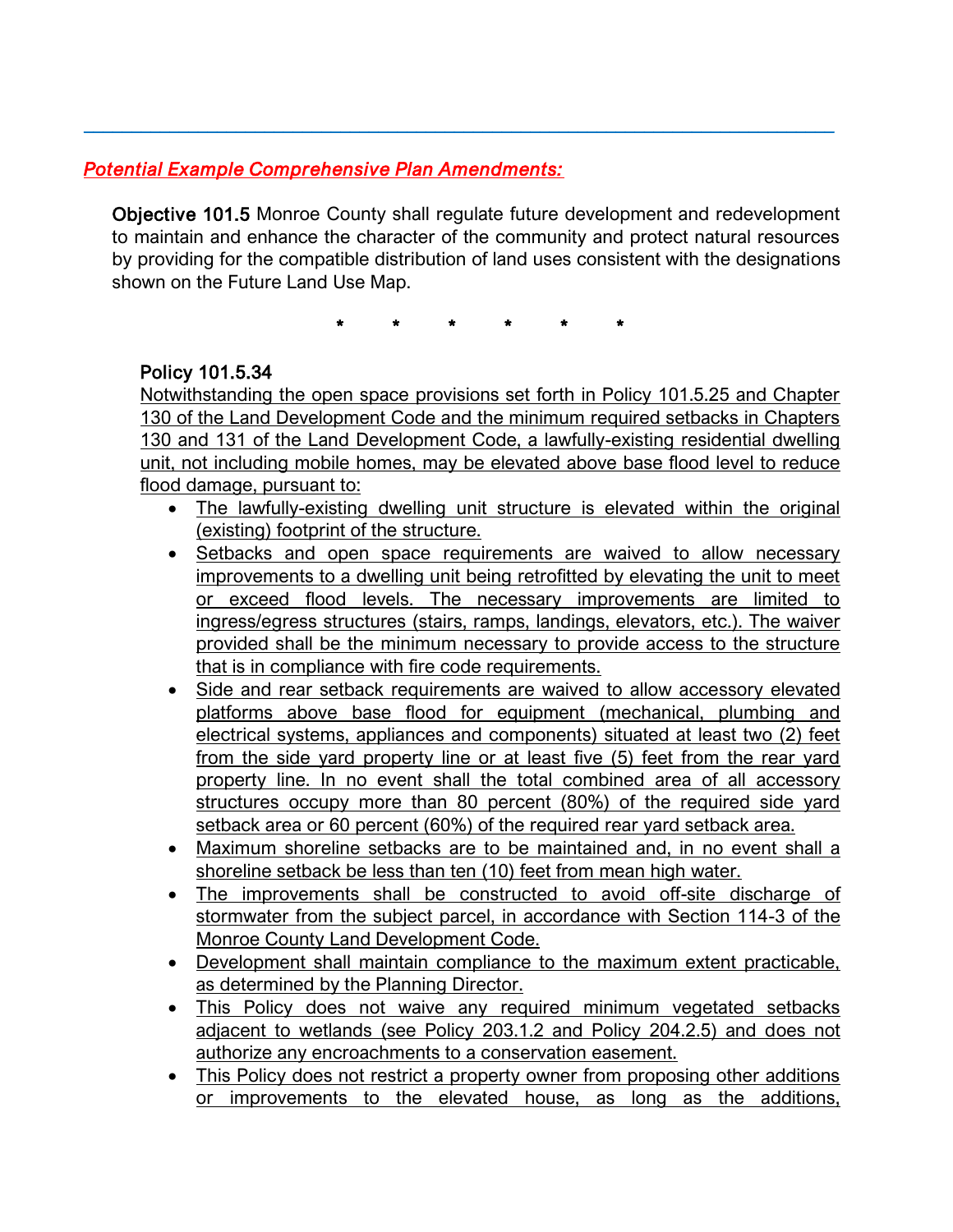enlargements, expansions, and extensions do not create a nonconformity or cause a further violation to an existing nonconformity.

Objective 101.9 Monroe County shall eliminate or reduce the frequency of structures which are inconsistent with the applicable provisions of the land development regulations, zoning districts, Future Land Use categories and the Future Land Use Map. In Monroe County, some nonconforming structures are an important part of the community character and the County desires to maintain such character and protect these lawfully established, nonconforming structures and allow them to be repaired or replaced.

## Policy 101.9.1

Substantial improvement is defined as any repair, reconstruction or improvement of a structure, the cost of which equals or exceeds fifty percent of the pre-destruction market value of the structure. Improvements to historic structures, and improvements to meet health, sanitary or safety code specifications are not considered substantial improvements.

## Policy 101.9.2

Enlargements and extensions to lawful nonconforming structures outside of the Mixed Use Commercial Fishing District or a Community Center Overlay shall be allowed, provided that:

1. the improvement does not constitute a substantial improvement;

2. a nonconforming use is not located in the nonconforming structure; and

3. the nonconformity is not further violated.

## Policy 101.9.3

A nonconforming structure, other than a locally or nationally registered historic structure, shall not be moved unless it thereafter shall conform to the applicable provisions of the Monroe County Code.

## Policy 101.9.4

With the following exceptions, nonconforming structures which are damaged or destroyed so as to require substantial improvement shall be repaired or restored in conformance with all applicable provisions of the current Monroe County Code. Substantial improvement or reconstruction of nonconforming single-family dwelling units homes shall comply with the setback and open space provisions set forth in Policy 101.5.25 and in Chapters 130 and 131 of the Monroe County Land Development Code, except where strict compliance would result in a reduction in lot coverage as compared to the pre-destruction footprint of the dwelling unit house. In such cases, the previously approved open space ratio shall be applied; and the maximum shoreline setback shall be maintained and in no event shall the shoreline setback be less than ten (10) feet from mean high water.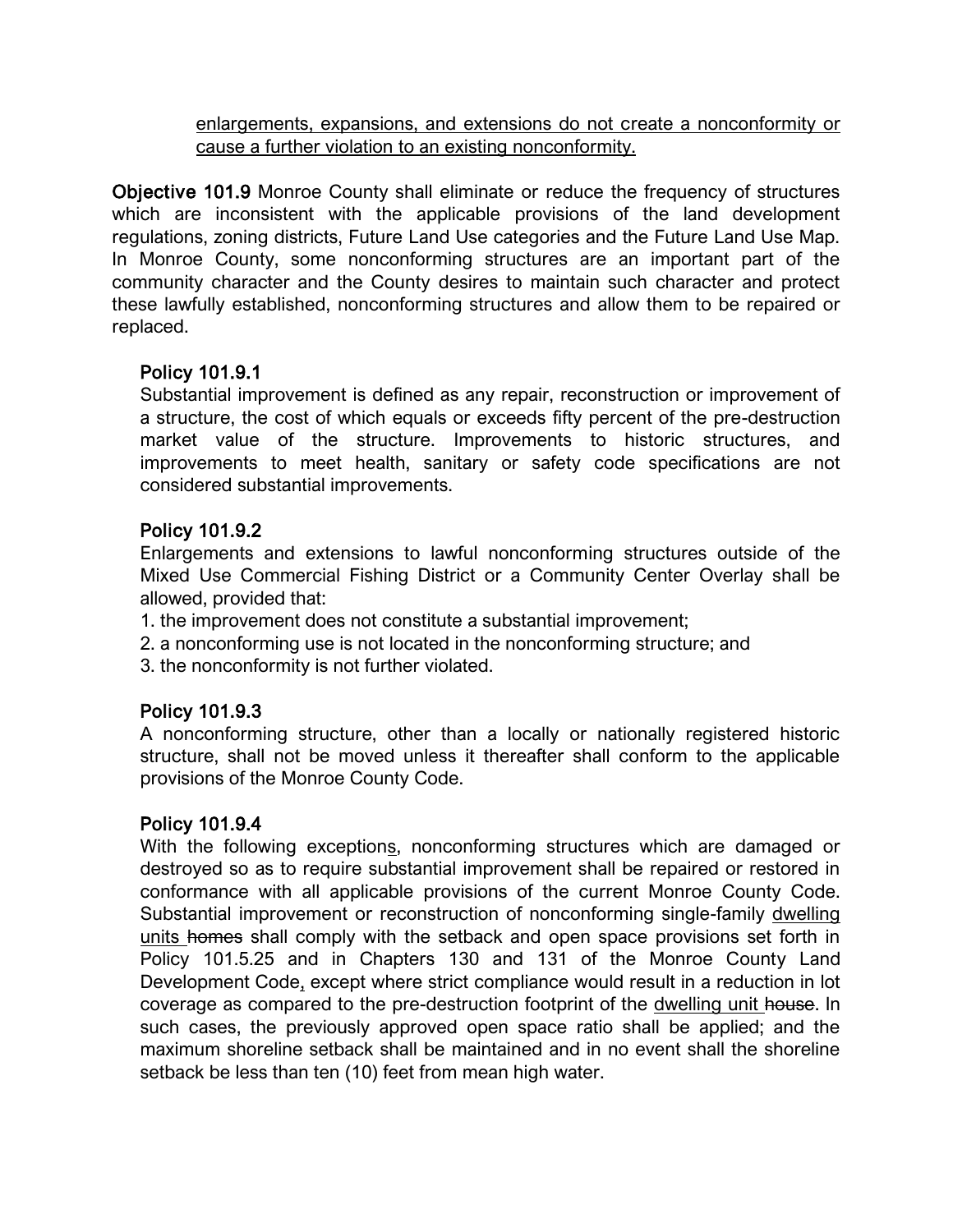To further recovery, post disaster and resiliency, notwithstanding the open space provisions set forth in Policy 101.5.25 and Chapter 130 of the Land Development Code and the minimum required setbacks in Chapters 130 and 131 of the Land Development Code, a lawfully-existing residential dwelling unit, not including mobile homes, may be retrofitted to elevate the structure above base flood level to reduce flood damage, pursuant to:

- The lawfully-existing dwelling unit may maintain its existing setbacks and open space, even if nonconforming, provided the structure is elevated within the original (existing) footprint of the structure.
- Setbacks and open space requirements are waived to allow necessary improvements to a dwelling unit being retrofitted by elevating the unit to meet or exceed flood levels. The necessary improvements are limited to ingress/egress structures (stairs, ramps, landings, elevators, etc.). The waiver provided shall be the minimum necessary to provide access to the structure that is in compliance with fire code requirements.
- Side and rear setback requirements are waived to allow accessory elevated platforms above base flood for equipment (mechanical, plumbing and electrical systems, appliances and components) situated at least two (2) feet from the side yard property line or at least five (5) feet from the rear yard property line. In no event shall the total combined area of all accessory structures occupy more than 80 percent (80%) of the required side yard setback area or 60 percent (60%) of the required rear yard setback area.
- Maximum shoreline setbacks are to be maintained and, in no event shall a shoreline setback be less than ten (10) feet from mean high water.
- The improvements shall be constructed to avoid off-site discharge of stormwater from the subject parcel, in accordance with Section 114-3 of the Monroe County Land Development Code.
- This Policy does not waive any required minimum vegetated setbacks adjacent to wetlands (see Policy 203.1.2 and Policy 204.2.5) and does not authorize any encroachments to a conservation easement.
- This Policy does not restrict a property owner from proposing other additions or improvements to the elevated house, as long as the additions, enlargements, expansions, and extensions do not create a nonconformity or cause a further violation to an existing nonconformity.

\* \* \* \* \* \*

## *Potential Example Land Development Code Amendments:*

## Sec. 102-57. Nonconforming Structures.

(a) Authority to continue. A nonconforming structure devoted to a use permitted in the land use (zoning) district in which it is located, or devoted to a nonconforming use with authority to continue pursuant to Section 102-56, may be continued in accordance with the provisions of this section.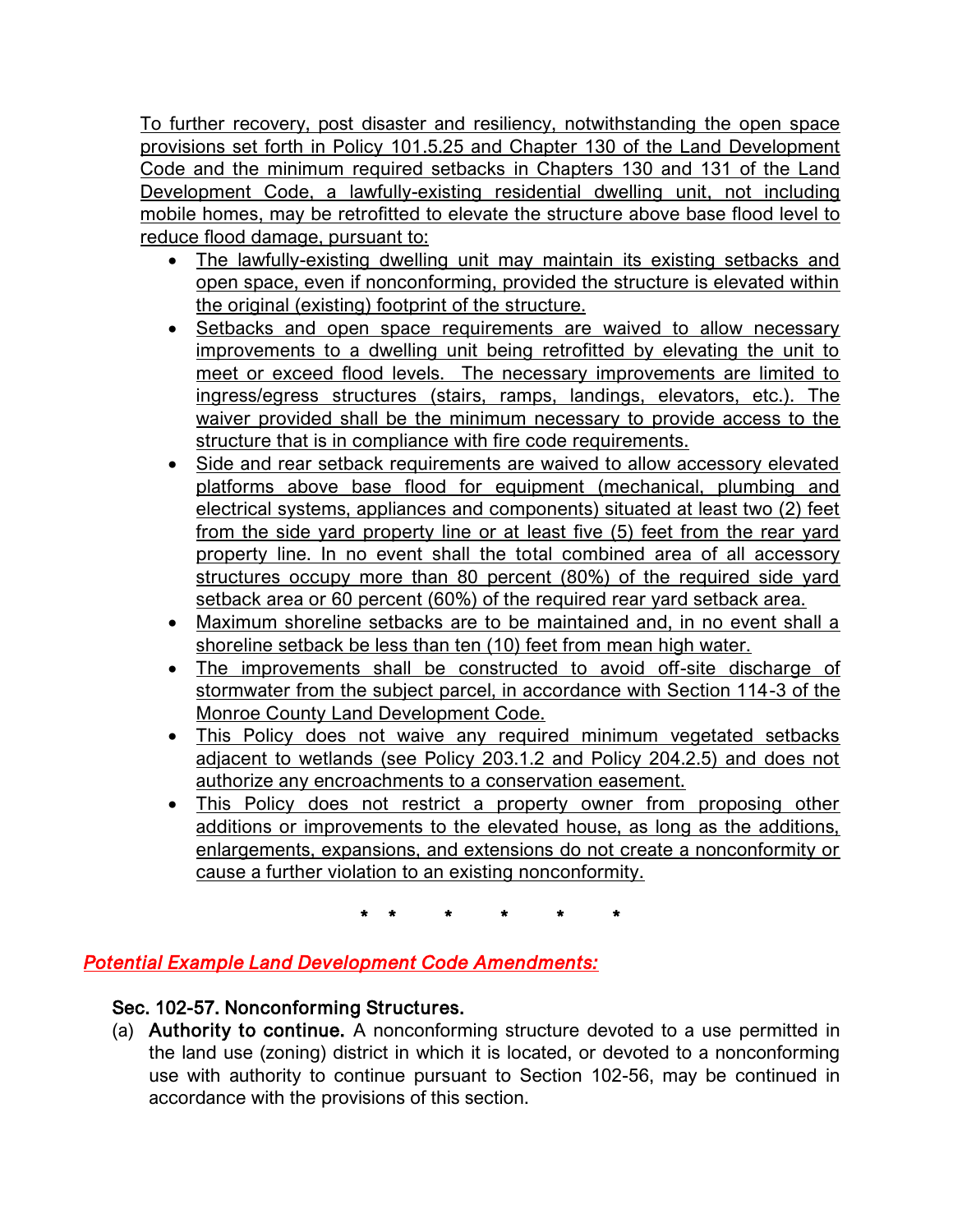- (b) Ordinary repair and maintenance. Normal maintenance and repair of nonconforming structures registered in accordance with section 102-55 may be performed.
- (c) Enlargements, expansions, and extensions. Lawful nonconforming structures that are used in a manner conforming to the provisions of this Land Development Code and the Comprehensive Plan may be enlarged, expanded, or extended, provided that:
	- (1) The improvement does not constitute a substantial improvement;
	- (2) A nonconforming use is not located in the nonconforming structure; and
	- (3) The nonconformity is not further violated.
- (d) Relocation. A nonconforming structure, other than a historic structure listed on the National Register of Historic Places, the Florida Inventory of Historic Places, and/or designated as historic by the BOCC, shall not be moved unless it thereafter shall conform to the regulations of the land use (zoning) district in which it is relocated.

## (e) Termination, Damage or Destruction and Retrofits.

- (1) *Abandonment.* Where a nonconforming structure is voluntarily abandoned for 18 consecutive months, then such structure shall be demolished, removed or converted to a conforming structure.
- (2) *Damage or destruction.*
	- a. A nonconforming structure that is damaged or destroyed to the extent of less than 50 percent of the fair market value of such structure may be restored as of right if a building permit for reconstruction is issued within six months of the date of the damage (such damage or destruction may be voluntarily or due to natural phenomena whose effects could not be prevented by the exercise of reasonable care and foresight).
	- b. Except as provided in section 135-5, chapter 122 in regard to mobile homes, and section 130-163, any nonconforming structure that is damaged or destroyed so as to require substantial improvement may be repaired or restored only if the structure conforms to the provisions of the land use (zoning) district in which it is located. Fair market value shall be determined by reference to the official tax assessment rolls for that year or by an appraisal by a qualified independent appraiser. The extent of damage or destruction shall be determined by the building official, in consultation with the Planning Director, by comparing the estimated cost of repairs or restoration with the fair market value.
	- c. Substantial improvement or reconstruction of nonconforming single-family dwelling unitsresidences shall comply with all applicable setback and open space provisions of this Land Development Code set forth in chapters 130 and 131 except where strict compliance would result in a reduction in lot coverage as compared to the pre-destruction footprint of the dwelling unithouse. In such cases, the previously approved open space ratio shall be applied; and the maximum shoreline setback shall be maintained and in no event shall the shoreline setback be less than ten (10) feet from mean high water.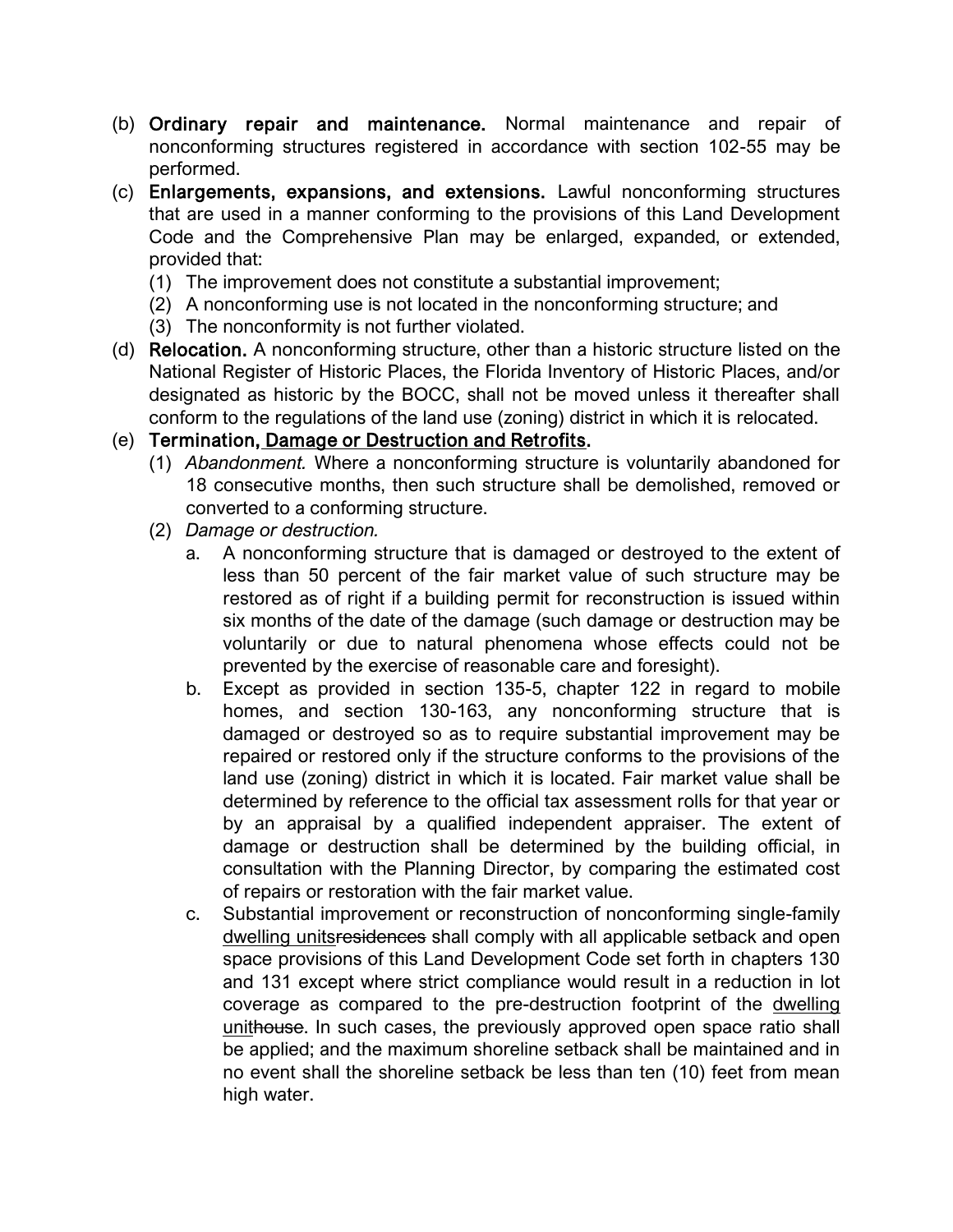- (3) *Elevation Retrofits.* To further recovery, post disaster and resiliency, as provided in Policy 101.9.4, a lawfully-existing residential dwelling unit, not including mobile homes, may be retrofitted to elevate the structure above base flood level to reduce flood damage, pursuant to:
	- a. The lawfully-existing dwelling unit may maintain its existing setbacks and open space, even if nonconforming, provided the structure is elevated within the original (existing) footprint of the structure.
	- b. Setbacks and open space requirements are waived to allow necessary improvements to a dwelling unit being retrofitted by elevating the unit to meet or exceed flood levels. The necessary improvements are limited to ingress/egress structures (stairs, ramps, landings, elevators, etc.). The waiver provided shall be the minimum necessary to provide access to the structure that is in compliance with fire code requirements.
	- c. Side and rear setback requirements are waived to allow accessory elevated platforms above base flood for equipment (mechanical, plumbing and electrical systems, appliances and components) situated at least two (2) feet from the side yard property line or at least five (5) feet from the rear yard property line. In no event shall the total combined area of all accessory structures occupy more than 80 percent (80%) of the required side yard setback area or 60 percent (60%) of the required rear yard setback area.
	- d. Maximum shoreline setbacks are to be maintained and, in no event shall a shoreline setback be less than ten (10) feet from mean high water.
	- e. The improvements shall be constructed to avoid off-site discharge of stormwater from the subject parcel, in accordance with Section 114-3 of the Monroe County Land Development Code.
	- f. This Policy does not waive any required minimum vegetated setbacks adjacent to wetlands (see Policy 203.1.2 and Policy 204.2.5) and does not authorize any encroachments to a conservation easement.
	- g. This Policy does not restrict a property owner from proposing other additions or improvements to the elevated house, as long as the additions, enlargements, expansions, and extensions do not create a nonconformity or cause a further violation to an existing nonconformity.
- (4) *Amortization.* Any nonconforming structure may be subject to compulsory termination when it is found detrimental to the conservation of the value of surrounding land and improvements, and therefore is tending to deteriorate or blight the neighborhood. In ordering the compulsory termination of a nonconforming structure, the BOCC will establish a definite and reasonable amortization period during which the nonconforming structure may continue while the investment value decrement resulting from termination is amortized. Determination of the amount to be amortized shall be based on the value and condition of the land and improvements for the nonconforming structure less their value and condition for a conforming structure, and such other reasonable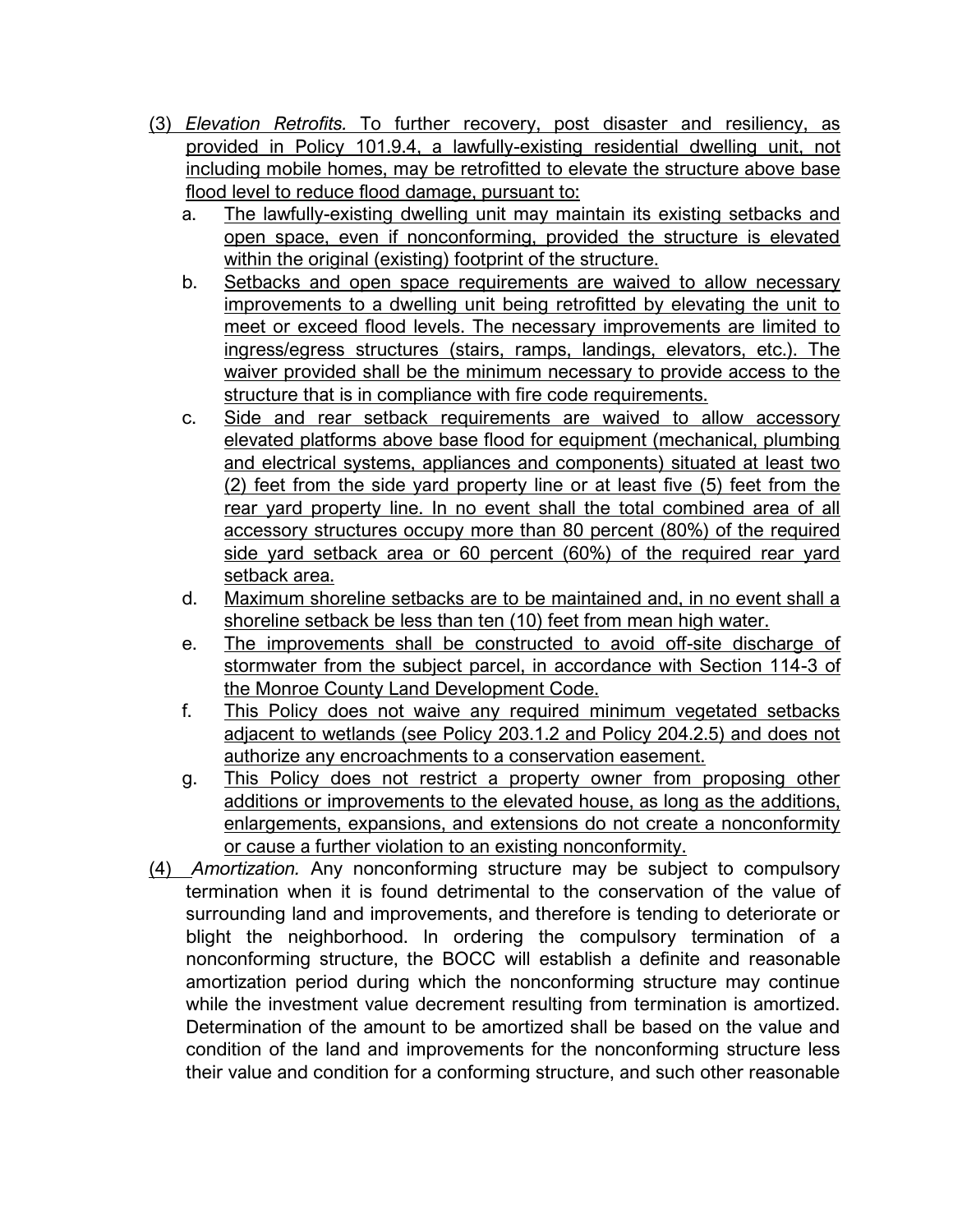costs as the termination may cause. The rate of amortization shall be in accordance with reasonable economic practice.

(f) Water-dependent and water-related commercial nonconforming structures. Lawfully established water-dependent and water-related nonresidential structures which are identified as a source of economic sustainability within a Livable CommuniKeys Plan may be permitted to be rebuilt even if 100 percent destroyed provided that they are rebuilt to preexisting use and registered in accordance with section 102-55. Development shall be brought into compliance to the maximum extent practicable, as determined by the Planning Director.

## Sec. 131-1. Required Setbacks.

(a) Unless otherwise allowed for in this Land Development Code, no structure or land shall be developed, used or occupied except in accordance with the bulk regulations set out in the following table.

| <b>Land Use District/Land Use</b>                                                                                              | Primary<br><b>Front</b><br>Yard<br>$({\sf ft.})^{***}$ | Secondary<br><b>Front Yard</b><br>$({\sf ft.})$ *** | Primary<br><b>Side Yard</b><br>$({\sf ft.})$ *** | Secondary<br><b>Side Yard</b><br>$({\sf ft.})$ *** | <b>Rear Yard</b><br>$({\sf ft.})$ *** |
|--------------------------------------------------------------------------------------------------------------------------------|--------------------------------------------------------|-----------------------------------------------------|--------------------------------------------------|----------------------------------------------------|---------------------------------------|
| Airport (AD)                                                                                                                   | 25                                                     | 25                                                  | 10                                               | 10                                                 | 25                                    |
| Commercial 1 (C1)                                                                                                              | 25                                                     | 15                                                  | 10                                               | 5                                                  | 10                                    |
| Commercial 2 (C2)                                                                                                              | 15                                                     | 15                                                  | 10                                               | $\overline{5}$                                     | 10                                    |
| Commercial Fishing Area<br>$(CFA)$ ,<br>Commercial Fishing Special District<br>(CFSD), and Commercial Fishing<br>Village (CFV) | 25                                                     | 15                                                  | 10                                               | 5                                                  | 20                                    |
| Conservation (C)                                                                                                               | 25                                                     | 15                                                  | 10                                               | 5                                                  | 20                                    |
| <b>Destination Resort (DR)</b>                                                                                                 | 50                                                     | 25                                                  | 20                                               | 15                                                 | 30                                    |
| Improved Subdivision (IS)                                                                                                      | 25                                                     | 15                                                  | 10                                               | 5                                                  | 20                                    |
| Industrial (I)                                                                                                                 | 25                                                     | 15                                                  | 10                                               | $\overline{5}$                                     | 25                                    |
| Mainland Native (MN)                                                                                                           | 25                                                     | 25                                                  | 10                                               | $\overline{5}$                                     | 20                                    |
| Maritime Industries (MI)                                                                                                       | 25                                                     | 25                                                  | 10                                               | 5                                                  | 25                                    |
| Military Facilities (MF)                                                                                                       | 25                                                     | 15                                                  | 10                                               | 5                                                  | 20                                    |
| Mixed Use (MU)                                                                                                                 | 15                                                     | 15                                                  | 10                                               | 5                                                  | 10                                    |
| Native Area (NA)                                                                                                               | 25                                                     | 15                                                  | 10                                               | $\overline{5}$                                     | 20                                    |
| Offshore Island (OS)                                                                                                           | 25                                                     | 15                                                  | 10                                               | $\overline{5}$                                     | 20                                    |
| Park and Refuge (PR)                                                                                                           | 25                                                     | 15                                                  | 10                                               | 10                                                 | 10                                    |
| Recreational Vehicle (RV)*                                                                                                     | 25                                                     | 15                                                  | 10                                               | 5                                                  | 10                                    |
| Sparsely Settled (SS)                                                                                                          | 25                                                     | 15                                                  | 10                                               | 5                                                  | 10                                    |
| Suburban Commercial (SC)                                                                                                       | 25                                                     | 15                                                  | 10                                               | $\overline{5}$                                     | 10                                    |
| Suburban Residential (SR)                                                                                                      | 25                                                     | 15                                                  | 10                                               | 5                                                  | 10                                    |
| Suburban Residential Limited (SR-L)                                                                                            | 25                                                     | 15                                                  | 10                                               | $\overline{5}$                                     | 10                                    |
| Urban Commercial (UC)                                                                                                          | 15                                                     | 15                                                  | 10                                               | $\overline{5}$                                     | 10                                    |
| Urban Residential (UR):                                                                                                        | 15                                                     | 15                                                  | 10                                               | $\overline{5}$                                     | 10                                    |
| Residential Mobile<br>Urban<br>Home<br>$(URM)$ **                                                                              |                                                        |                                                     |                                                  |                                                    |                                       |
| Lots less than 50 feet wide                                                                                                    | 10                                                     | 10                                                  | 5                                                | 5                                                  | 10                                    |
| Lots 50 feet wide or greater                                                                                                   | 10                                                     | 10                                                  | 10                                               | $\overline{5}$                                     | 10                                    |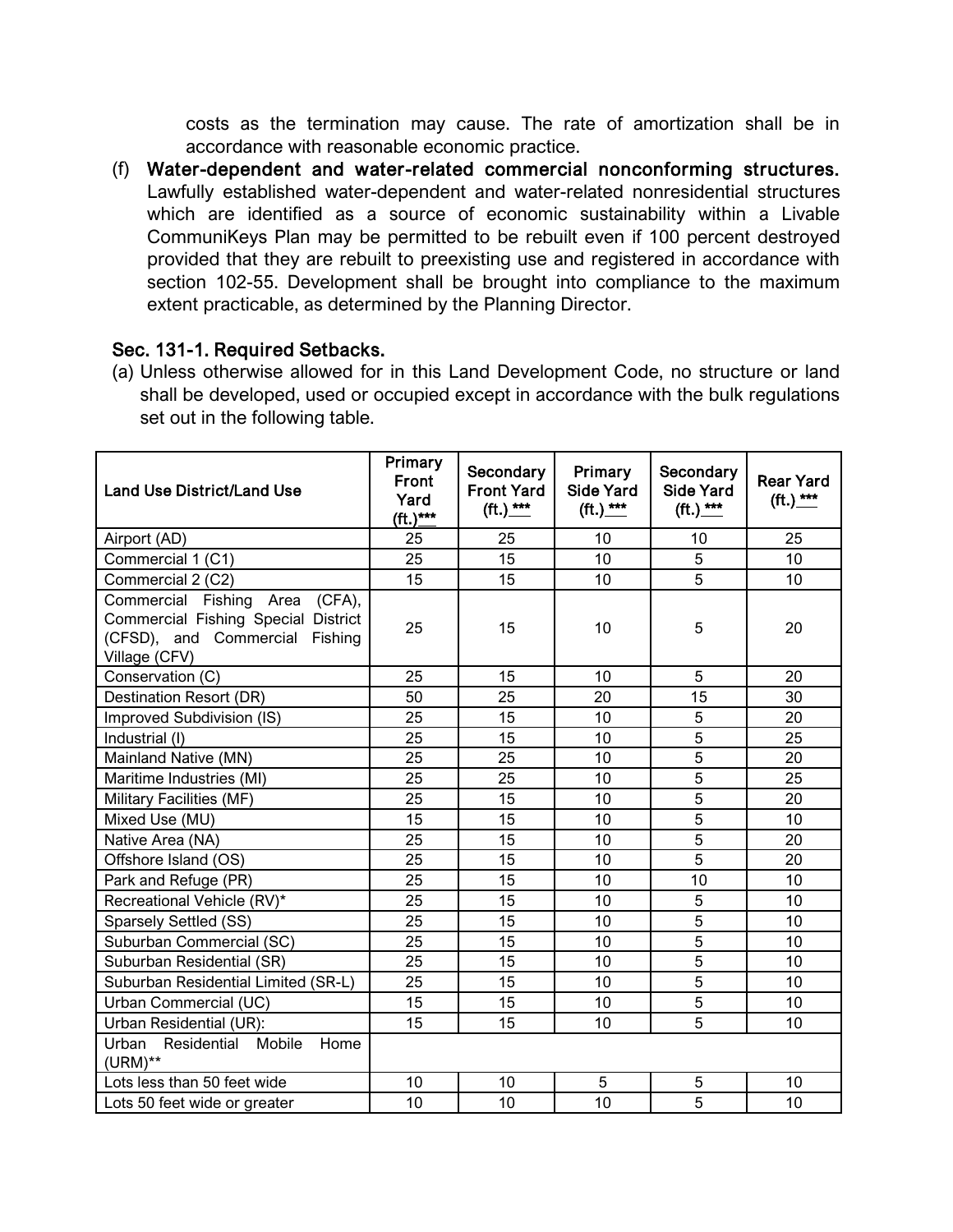| Urban<br>Residential Mobile<br>Home<br>Limited (URM-L)**                                                                                                                                                                                                                                                                  | 10 | 10 | 10 | 10 | 10 |
|---------------------------------------------------------------------------------------------------------------------------------------------------------------------------------------------------------------------------------------------------------------------------------------------------------------------------|----|----|----|----|----|
| *For RV parks within the RV Land Use District, the RV setback requirements shall apply to the district/RV<br>park boundaries and not to the interior RV spaces.                                                                                                                                                           |    |    |    |    |    |
| ** For mobile home parks within the URM and URM-L Land Use Districts, the setback requirements shall<br>apply to the district/mobile home park boundaries and not to the interior mobile home spaces.                                                                                                                     |    |    |    |    |    |
| ***Notwithstanding the required setbacks, retrofitting a lawfully existing residential dwelling unit, not<br>including mobile homes, to elevate the unit above base flood level to reduce flood damage may encroach<br>the required setbacks, as provided in Policies 101.5.34 and 101.9.4 and Sections 102-57 and 131-3. |    |    |    |    |    |

(b) Applicability of required setbacks.

#### <u>APPLICABILITY OF</u> **REQUIRED SETBACKS**



## Sec. 131-3. Applicability of Required Setbacks.

- (a) Bufferyards. When a bufferyard is required under the provisions of Chapter 114, Article V, compliance with the bufferyard provisions along a property line shall relieve the necessity of complying with the setback provisions along the same property line if the width of the bufferyard is greater than the applicable setback requirement set forth in Section 131-1.
- (b) Shoreline setbacks. All development shall be set back from shorelines as required in Section 118-12. Docking and mooring facilities within the shoreline setback shall be set back from side property lines in accordance with Section 118-12. The side yard setback does not apply to a utility pole, utility rack, seawall, fence, retaining wall, or marginal dock.
- (c) Front yard setbacks. A front yard is a required setback on a parcel of land that is located along the full length of the front property line of the parcel, is generally the property frontage to which development on the parcel is oriented and is generally adjacent a road. On parcels fronting more than one road, such as corner lots and double frontage parcels, each yard along a road shall be a front yard. The front yard setback does not apply to a utility pole or utility rack.
	- (1) *Single frontage parcels.* For a parcel that has only a single road frontage, the primary front yard requirement set forth in Section 131-1 shall be applied.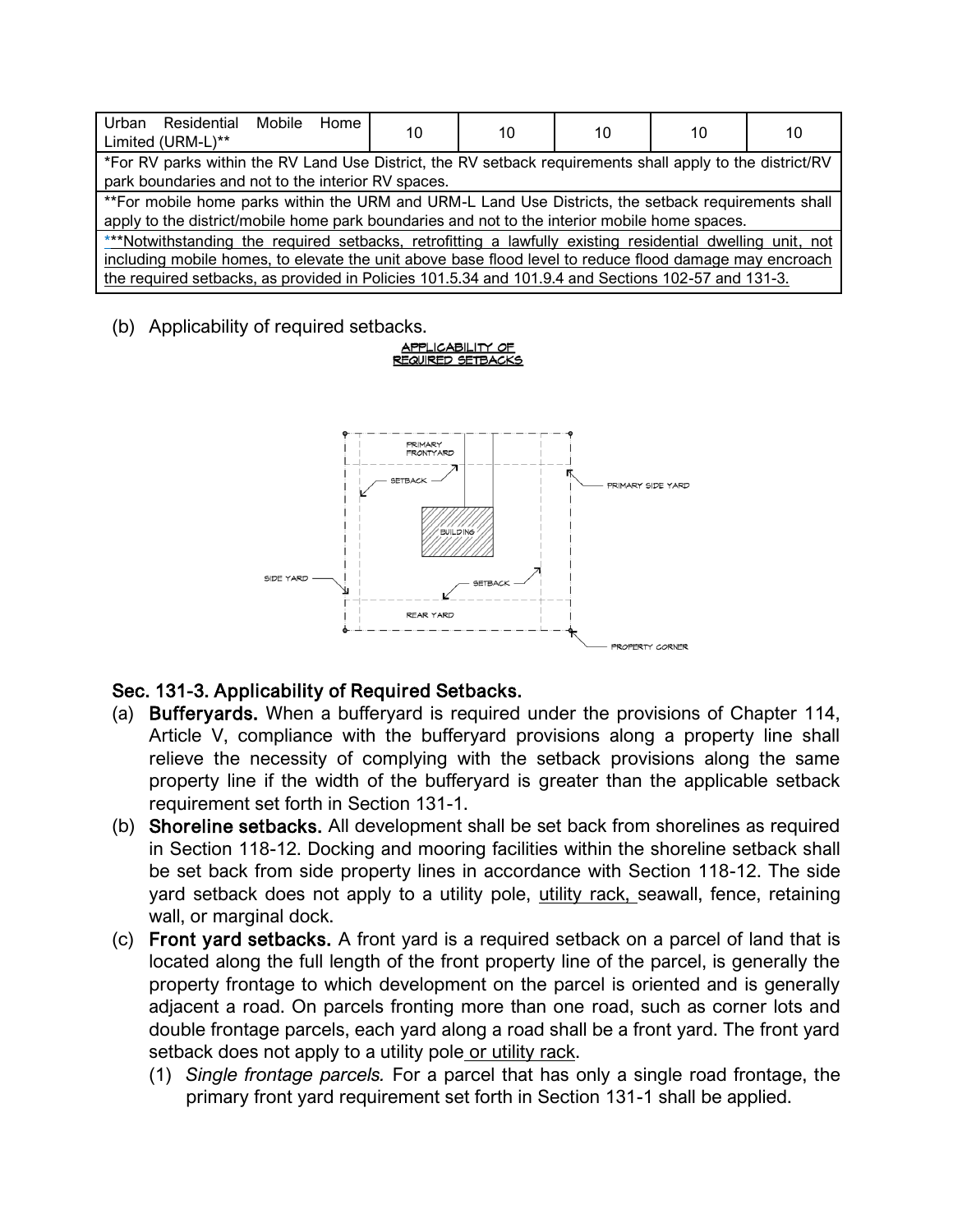- (2) *Double frontage parcels.* For a parcel that has road frontage along two or more roads, the primary front yard requirement set forth in Section 131-1 shall generally be applied to the front yard to which development on the parcel is oriented. The secondary front yard requirement set forth in Section 131-1 shall be applied to the remaining front yard(s). For parcels located within the median of U.S. Highway 1, the primary front yard requirements shall be applied to both front yards situated along the highway right-of-ways.
- (3) *Accessory driveways and walkways.* Accessory structures, limited to driveways and walkways, may be permitted within a required front yard setback provided they do not exceed six (6) inches in height as measured from grade. In no event shall the total combined area of all accessory structures occupy more than 60 percent of the required front yard setback area.
- (4) *Off-street parking on residentially developed parcels.* Any required off-street parking spaces may be located on an accessory driveway within the front yard setback on a parcel developed exclusively with a residential use. Any vehicle utilizing such an off-street parking space shall be properly licensed and operable.
- (5) *Signs, fences and landscaping.* Signs as permitted in Chapter 142, fences as permitted in Chapter 114 and landscaping may be permitted in a required front yard setback.
- (6) *Ingress and Egress for lawfully established residential dwelling units retrofitted to elevate the structure above base flood level.* Retrofitting a lawfully existing residential dwelling unit, not including mobile homes, to elevate the unit above base flood level to reduce flood damage may encroach the front yard requirement set forth in Section 131-1 to allow necessary improvements to access the dwelling unit. The necessary improvements are limited to ingress/egress structures (stairs, ramps, landings, elevators, etc.). The waiver provided shall be the minimum necessary to provide access to the structure that is in compliance with fire code requirements.
- (d) Side yard setbacks. A side yard is a required setback on a parcel of land that is located along the full length of the side property line and is generally between the front and rear property lines. The side yard setback does not apply to a utility pole, utility rack, seawall, fence, retaining wall, or marginal dock.
	- (1) *Side yard requirements (excluding four-sided platted corner lots).* With the exception of four-sided platted corner lots, the primary side yard requirement set forth in Section 131-1 shall be applied to one side yard. The secondary side yard requirement set forth in Section 131-1 shall be applied to any remaining side yards.
	- (2) *Side yard requirements for four-sided platted corner lots.* On a platted corner lot with only four sides, there shall be a primary front yard, secondary front yard, rear yard, and a single side yard. For such lots, there shall be no primary side yard setback requirement, and the single side yard shall be subject to the secondary side yard setback requirement set forth in Section 131-1.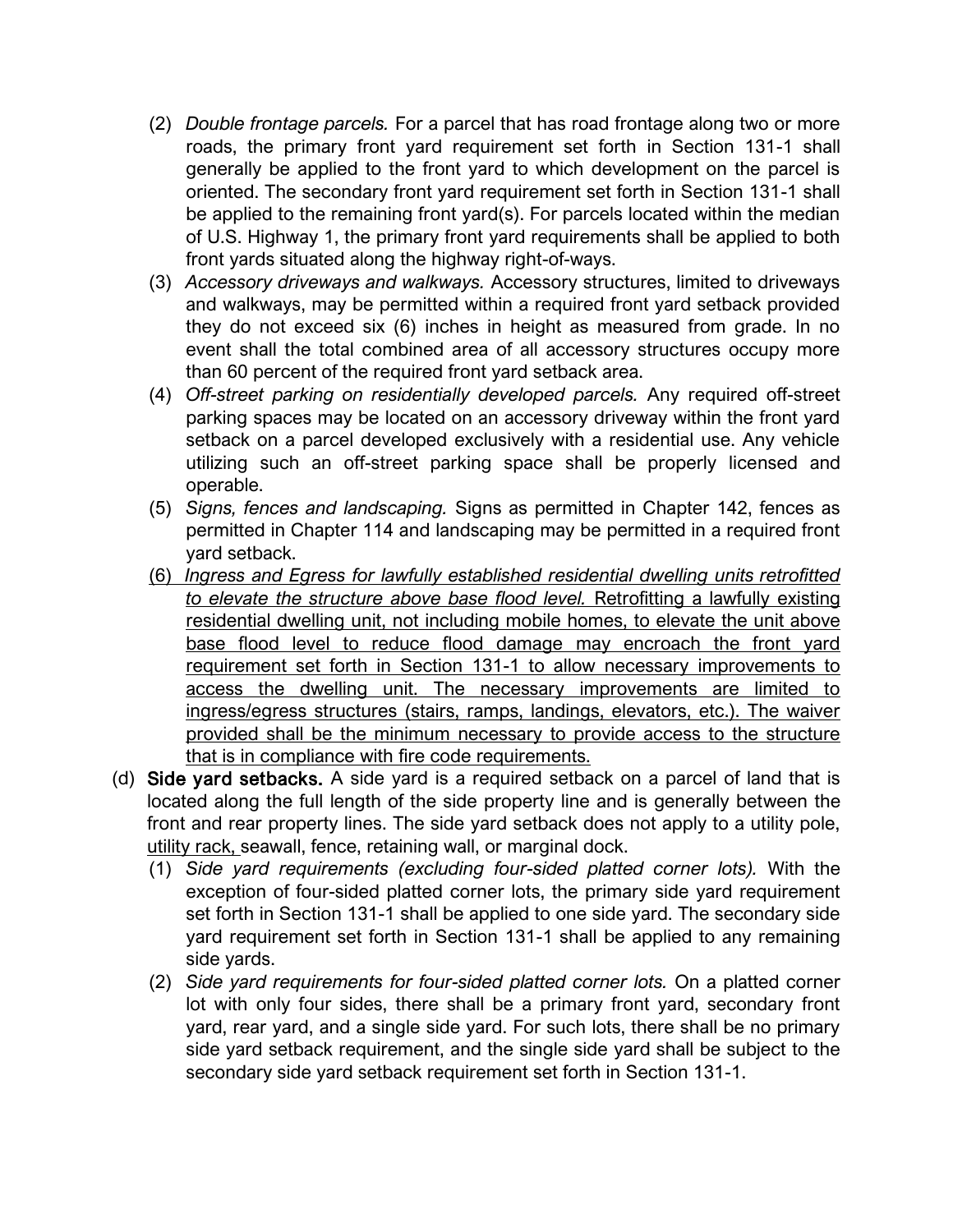- (3) *Accessory driveways, walkways, patios and decking on residentially developed parcels.* Accessory structures, limited to driveways, walkways, patios, and decks, may be permitted within a required side yard setback on a parcel developed exclusively with a residential use if the structure meets the provisions of this subsection. Such an accessory structure shall a) not exceed six (6) inches in height as measured from grade; b) be situated at least one (1) foot from the side yard property line; and c) be constructed to avoid any off-site discharge of stormwater from the subject parcel in accordance with Section 114-3. In no event shall the total combined area of all accessory structures occupy more than 80 percent of the required side yard setback area.
- (4) *Accessory stairs and platforms to elevate mechanical, plumbing and electrical equipment on parcels developed with a residential dwelling unit built prior to March 15, 2012.* Accessory structures, limited to stairs and platforms, may be permitted within a required side yard setback on a parcel developed exclusively with a residential use if the following provisions are met:
	- a) the residential unit was issued a certificate of occupancy prior to March 15, 2012;
	- b) the accessory structure is required to elevate mechanical, plumbing and electrical equipment at or above required flood elevations;
	- c) the accessory structures shall be situated at least two (2) feet from the side yard property line; and
	- d) the accessory structures must be constructed to avoid any off-site discharge of stormwater from the subject parcel in accordance with Section 114-3. In no event shall the total combined area of all accessory structures occupy more than 80 percent of the required side yard setback area.
- (5) *Ingress and Egress for lawfully established residential dwelling units retrofitted to elevate the structure above base flood level.* Retrofitting a lawfully existing residential dwelling unit, not including mobile homes, to elevate the unit above base flood level to reduce flood damage may encroach the primary side yard requirement set forth in Section 131-1 to allow necessary improvements to access the dwelling unit. The necessary improvements are limited to ingress/egress structures (stairs, ramps, landings, elevators, etc.). The waiver provided shall be the minimum necessary to provide access to the structure that is in compliance with fire code requirements.
- (e) Rear yard setbacks. A rear yard is a required setback on a parcel of land that is located along the full length of the rear property line and is generally on the side opposite to the primary front yard. The rear yard setback does not apply to a utility pole or utility rack or plumbing and electric fixtures for a vessel pumpout.
	- (1) *Accessory structures on residentially developed parcels.* An accessory structure may be permitted within a required rear yard setback on a parcel developed exclusively with a residential use if the structure meets the provisions of this subsection. An accessory structure not exceeding eighteen (18) inches in height as measured from grade may be permitted if the structure is a) situated at least one (1) foot from the rear yard property line and b)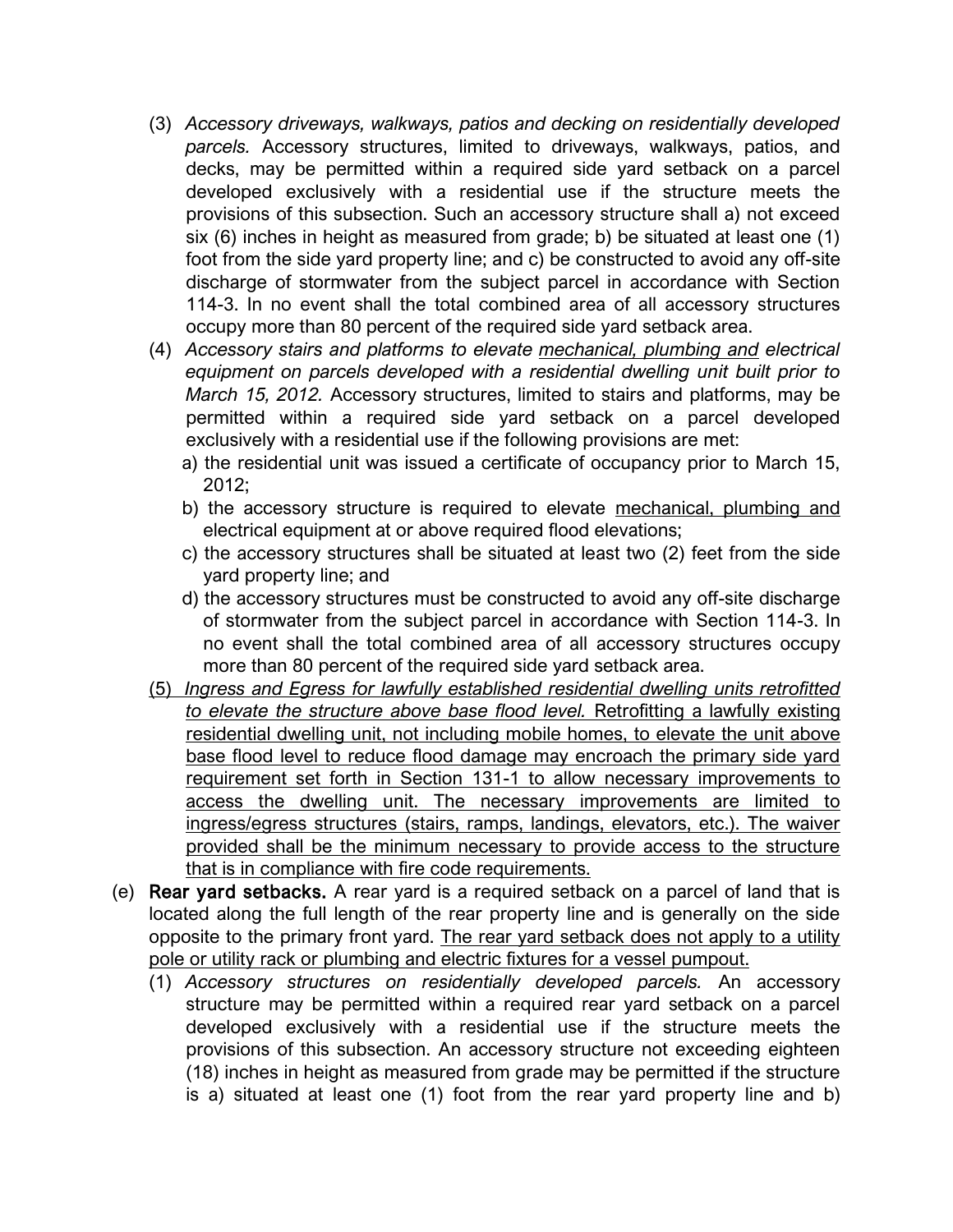constructed to avoid any off-site discharge of stormwater from the subject parcel in accordance with Section 114-3. An accessory structure not exceeding twelve feet (12) feet in height as measured from grade may be permitted if the structure is a) situated at least ten (10) feet from the rear property line. In no event shall the total combined area of all accessory structures occupy more than 60 percent of the required rear yard setback area.

- (2) *Ingress and Egress for lawfully established residential dwelling units retrofitted to elevate the structure above base flood level.* Retrofitting a lawfully existing residential dwelling unit, not including mobile homes, to elevate the unit above base flood level to reduce flood damage may encroach the rear yard requirement set forth in Section 131-1 to allow necessary improvements to access the dwelling unit. The necessary improvements are limited to ingress/egress structures (stairs, ramps, landings, elevators, etc.). The waiver provided shall be the minimum necessary to provide access to the structure that is in compliance with fire code requirements.
- (3) *Accessory stairs and platforms to elevate mechanical, plumbing and electrical equipment on parcels developed with a residential dwelling unit retrofitted to elevate the structure above base flood level.* Accessory structures, limited to stairs and platforms, may be permitted within a required rear setback on a parcel developed exclusively with a residential use if the following provisions are met: a) For the rear setback area, the structure is situated at least five (5) feet from the rear yard property line. In no event shall the total combined area of all accessory structures occupy more than 60 percent (60%) of the required rear yard setback area.

## **PREVIOUS RELEVANT BOCC ACTION:**

## **CONTRACT/AGREEMENT CHANGES:**  $N/A$

**STAFF RECOMMENDATION:** Staff seeks direction on processing amendments.

## **DOCUMENTATION:**

#### **FINANCIAL IMPACT:**

**Effective Date: Expiration Date:** 

**Total Dollar Value of Contract: Total Cost to County: Current Year Portion:**